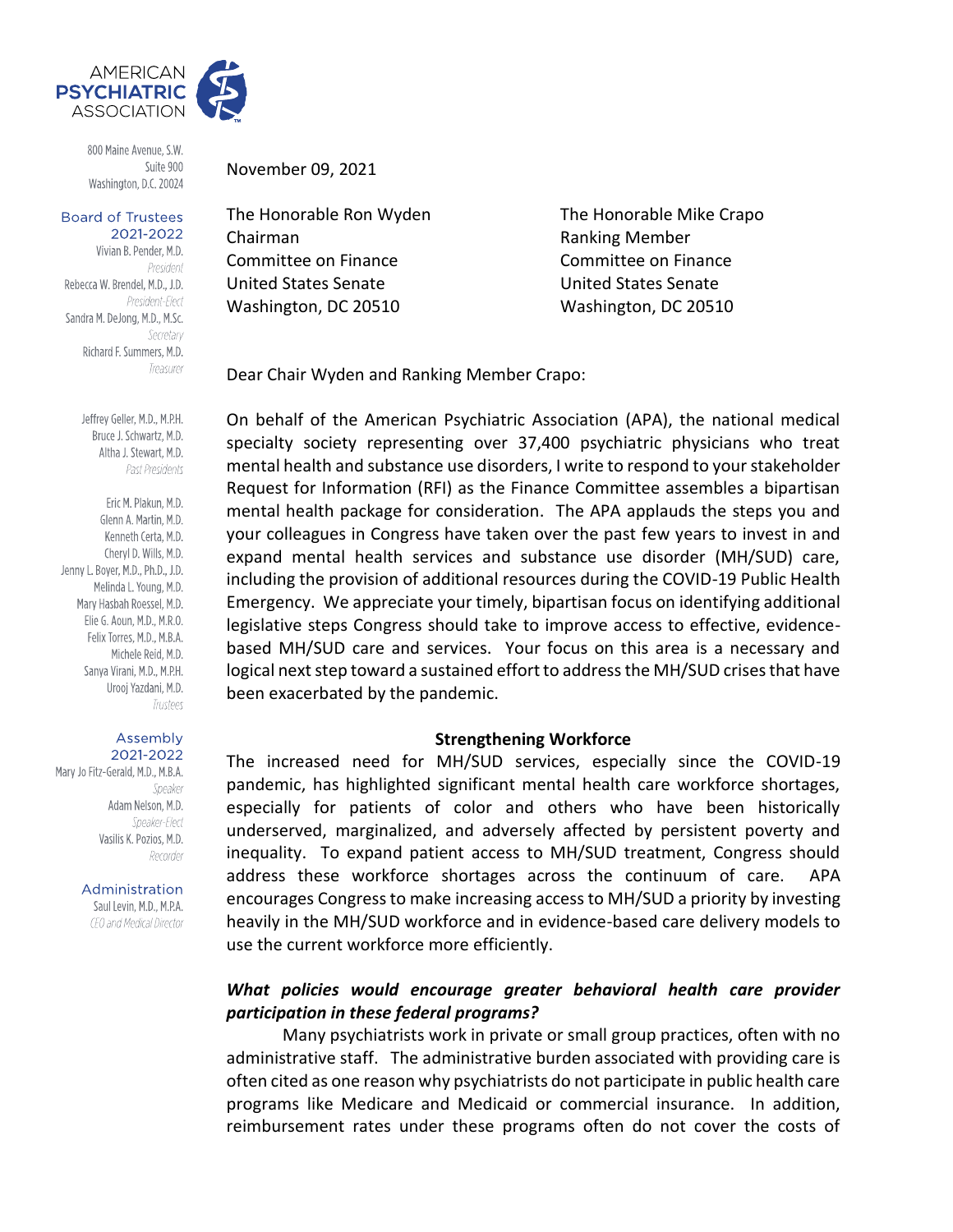running a practice. To encourage behavioral health practitioners to participate in public programs, Congress and the Administration **should work to limit administrative burdens (prior authorizations, credentialing, limits on the number of visits) and increase payment for MH/SUD care.** In addition, Congress should create a new loan repayment program specifically for psychiatrists coming out of residency training who see at least 10% of patients in these federal programs.

## *What barriers, particularly with respect to the physician and non-physician workforce, prevent patients from accessing needed behavioral health care services?*

More than half of people with mental illness don't receive help for their disorders. Often, people avoid or delay seeking treatment due to concerns about being treated differently or fears of losing their jobs and livelihood. Stigma, prejudice and discrimination against people with mental illness and SUDs are also still problematic barriers to care. In addition, there is a **significant shortage of ALL mental health professionals**, especially in rural areas. Further, this shortage is exacerbated by narrow and/or inadequate provider networks in addition to affordability issues. Finally, social determinants of health such as education, food insecurity, lack of access to broadband or reliable internet, childcare issues, transportation barriers and affordable housing also create major barriers that impede many patients from accessing MH/SUD services. **Solutions such as using telepsychiatry (video and audio) as well as evidence-based models of integrating mental health care into primary care practices can both reduce the stigma** associated with going for treatment to a behavioral health specialist office as well as improve access to services. In addition, addressing social determinants of health and improving access to better wraparound services could greatly improve health access and outcomes, particularly for underserved populations.

### *What policies would most effectively increase diversity in the behavioral health care workforce?*

For almost 50 years, the Substance Abuse and Mental Health Services Administration (SAMHSA) Minority Fellowship Program (MFP) has helped improve behavioral health care outcomes for racial and ethnic populations by growing the number of diverse behavioral healthcare providers in the nation's workforce. The program seeks to reduce health disparities and improve behavioral health care outcomes by providing experiential learning experiences and coursework for psychiatry trainees, thus enhancing their ability to provide culturally competent, quality mental health and substance use disorder services within medically underserved communities. Investing further in this important program will not only help to strengthen diversity in the mental health profession, but also help address current and projected behavioral health workforce shortages and promote needed training for providers to address health disparities. To that end, **APA supports the House passed** *Pursuing Equity in Mental Health Act***, and would encourage Congress to consider the Senate companion, S. 1795**. This comprehensive legislation would take important steps to improve diversity in our behavioral health workforce by increasing funding for the MFP, authorizing multiple grant programs to increase recruitment and training of diverse MH/SUD providers, and directs the Department of Health and Human Services to develop outreach campaigns and study mental and behavioral health disparities. Further, the APA supports the expansion of loan repayment and forgiveness programs that make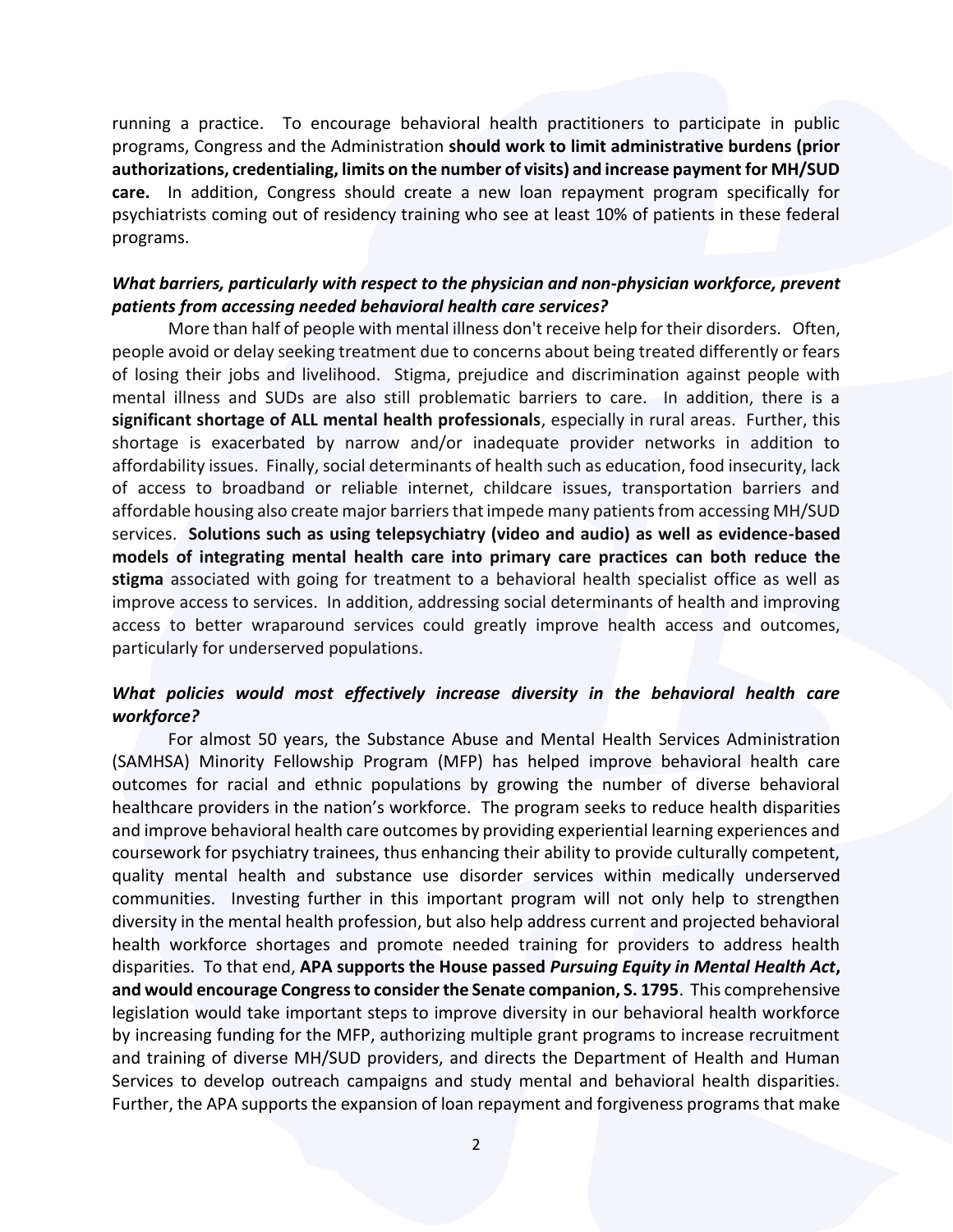medical school more affordable for socially and economically disadvantaged students, thus making the financial burden of paying for medical school less of a barrier to entry.

#### *What federal policies would best incentivize behavioral health care providers to train and practice in rural and other underserved areas?*

To build a more robust workforce and promote access to care in rural and underserved areas, the **APA strongly supports further prioritization of workforce-building programs administered by the Health Resources and Services Administration (HRSA)**. Specifically, APA supports the Mental and Substance Use Disorder Workforce Training Demonstration Program which awards grants to institutions to support training for medical residents and fellows in psychiatry and addiction medicine who are willing to provide substance use disorder treatment in underserved communities. Likewise, the National Health Service Corps (NHSC) Loan Repayment Program for Substance Use Disorder Treatment Workforce program provides loan repayment for mental health professionals working in high-need communities or federally designated mental health professional shortage areas. APA is supportive of further investment in both programs in order to encourage the recruitment, enrollment, and retention of students from disadvantaged backgrounds and shortage areas. **In addition to NHSC, we recommend increasing funding for Medicare's Graduate Medical Education program with an explicit focus on specialties that have severe shortages such as psychiatry.**

In addition, international medical graduates (IMGs) are also vital contributors to our workforce and play a critical role in helping to fill the behavioral health workforce gap, particularly in mental health professional shortage areas where nearly 120 million Americans live. IMGs make up almost a quarter of the total resident and practicing physician workforce. Currently, most resident physicians from other countries working in the U.S. on J-1 visas are required to return to their home country for two years after their residency has ended before they can apply for another visa or green card. The Conrad 30 program allows these physicians to remain in the U.S. without having to return home if they agree to practice in an underserved area for three years. **Reauthorization of the Conrad State 30 J-1 visa waiver program**, through legislation like the *Conrad State 30 and Physician Reauthorization Act*, S. 948, **serves the dual purposes of easing the administrative burdens for certain IMGs while boosting the workforce of physicians** available to treat mental illness and addiction in rural and other medically underserved areas. In addition, legislation like the *Healthcare Workforce Resilience Act*, S. 1024, recaptures up to 15,000 unused employment-based visas for use by international physicians and provides for expedited processing of visa applications. Though not within the jurisdiction of the Senate Finance Committee, given the severe workforce shortage, APA encourages the Committee to consider adding these pieces of legislation to any mental health/substance use disorder package.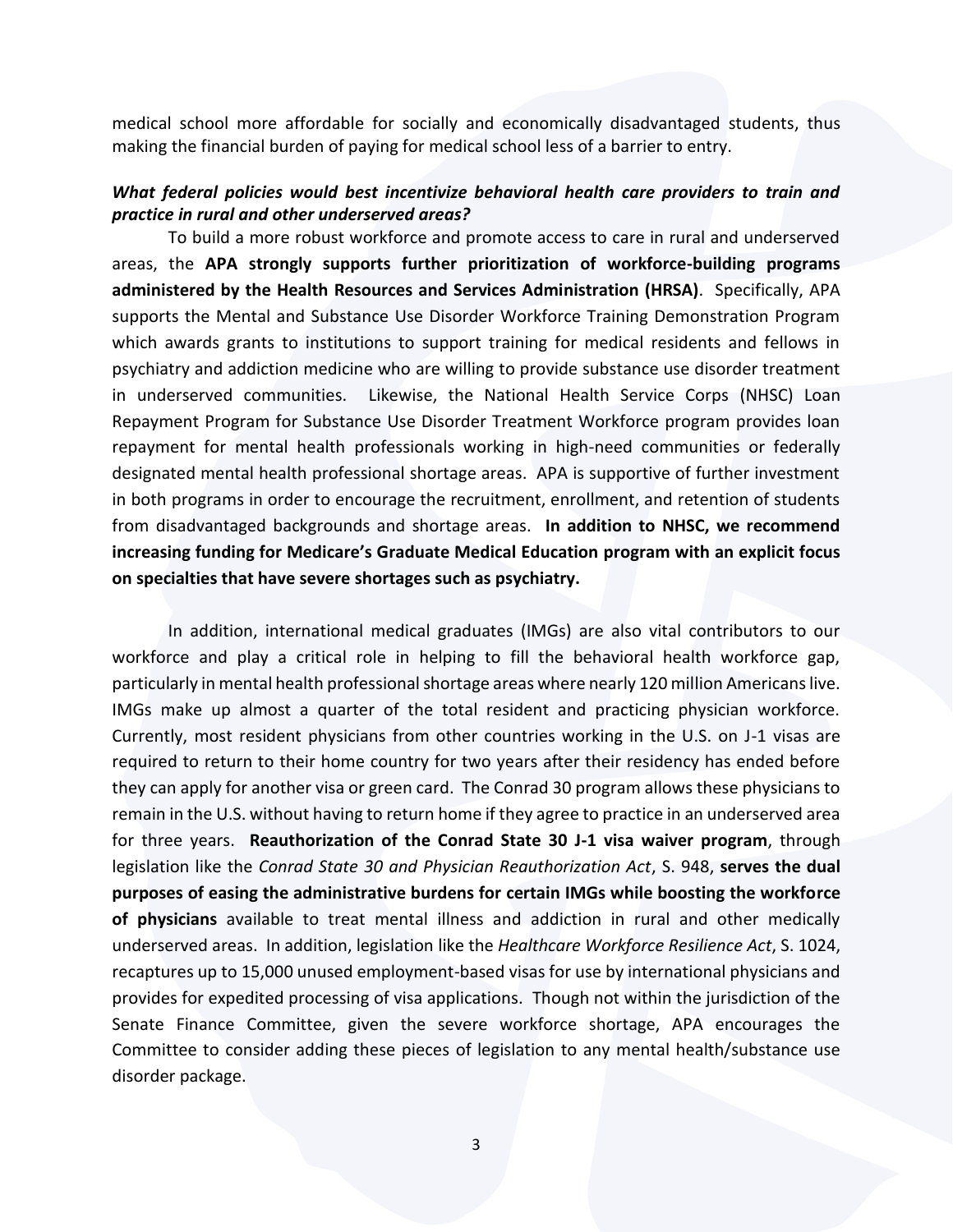## *Are there payment or other system deficiencies that contribute to a lack of access to care coordination or communication between behavioral health professionals and other providers in the health care system?*

A growing body of research shows coordinated medical care can improve health outcomes, $1$  but providers may be resistant to sharing mental health patient information due to confusion and stricter than necessary interpretations surrounding HIPAA laws. In addition, stricter requirements for the sharing of certain substance use disorder records make it difficult for patients with substance use disorders to benefit from high-quality, coordinated care models. Often, practitioners refuse to share information with other practitioners due to incorrect legal advice or for fear of being out of compliance with HIPAA. In December 2017, the Department of Health and Human Services' Office of Civil Rights released helpful clarifying guidance regarding situations in which mental health information can be shared between health care practitioners. In order to help alleviate some of these patient information sharing issues, **the Committee could include policies encouraging greater adoption of electronic health records and the use of secure information exchange among mental health, substance use, and community providers**, which would allow better information sharing in these care scenarios.

In addition to clarifying patient-information sharing rules and regulations, Congress should consider legislation that includes incentives (i.e. grant programs, increased reimbursement) for measurement-based care models that encourage behavioral health professionals to coordinate with other practitioners in the health care system.

## *Which characteristics of proven programs have most effectively encouraged individuals to pursue education and careers in behavioral health care?*

As noted above, financial incentives such as the Health Resources and Services Administration (HRSA) loan repayment programs have proven effective in attracting psychiatrists and other behavioral health providers to practice in rural and underserved areas. APA thus:

- **Supports the expansion of existing loan repayment programs for psychiatric and subspecialty trainees** who treat mental health and substance use disorder patients covered by public insurance.
- Encourages the Committee to consider alternative avenues of financial support such as **scholarships for qualified students who pursue behavioral health professions and serve in underserved communities,** stipends, and scholarships to strengthen the size, distribution, and diversity of the behavioral health workforce.
- Supports proposed **pipeline programs such as the Rural and Underserved Pathway to Practice Training Program for Post-Baccalaureate and Medical Students** included in the House Budget Reconciliation Bill, which would utilize scholarships and other financial resources to encourage those from rural and underserved communities to pursue medical careers.
- Recommends **increasing Medicare and Medicaid reimbursement for behavioral health**. Low reimbursement for health professionals and facilities of all types is an important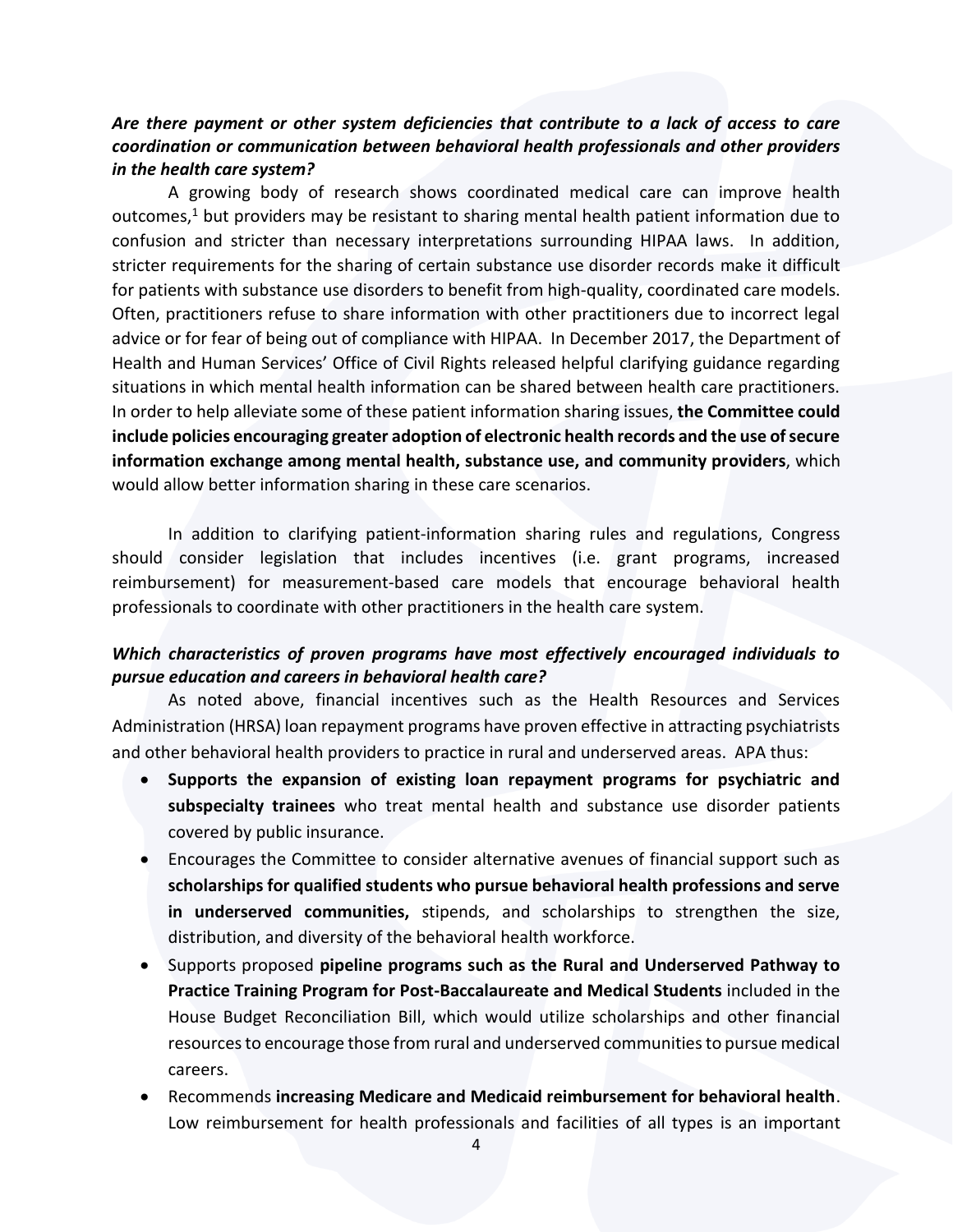factor that discourages physicians in training, and other future healthcare professionals, from pursuing careers in behavioral health. It is encouraging that the Department of Labor has made reimbursement its top parity enforcement priority, but while badly needed, that will only affect the private insurance market. The Committee should focus its attention on improving behavioral health provider and facility reimbursement within Medicare and Medicaid, which are also notoriously poor reimbursors compared to other healthcare professionals and facilities. In fact, this often fuels the low reimbursement in commercial insurance because commercial insurers base many of their reimbursement strategies on Medicare rates.

## *Should federal licensing and scope of practice requirements be modified to reduce barriers for behavioral health care workers seeking to participate in federal health care programs? If so, how?*

The APA strongly supports access improvement strategies that alleviate very real workforce shortages across the mental health provider continuum including increasing recruitment, training and retention of psychiatrists and other mental health practitioners. Given movement towards value-based integrated care, the APA believes that it would be inappropriate to change federal licensing or modify scope of practice requirements. Though some nonphysician practitioners may argue that scope of practice requirements keep them from "practicing to the top of their licensure," that is not how coordinated, integrated care works. **Allowing non-physician practitioners to practice without physician involvement and/or beyond the scope of their education and training only serves to further silo care and put patients at risk by lowering standards of care.** Patients with MH/SUD often have co-morbid medical conditions that complicate treatment planning. As such, these patients need to be treated by practitioners who have the requisite medical training and education in order to manage these complicated comorbidities. Rather than lowering standards of care and putting our most vulnerable patients at risk by modifying federal licensing or scope of practice requirements, the overall goal should be to instead enhance integrated care so that care team members work together to provide the best care possible to patients. Further, expanding access to telehealth will also enable more patients to access the care they need, and an in-depth examination of the impediments to recruiting and retaining practitioners across the entire workforce continuum can yield long-term solutions that to not diminish quality of care. Likewise, existing challenges associated with disparate insurance coverage, narrow networks, and a lack of mental health parity continue to serve as actual impediments to care and would thus merit further exploration by the Committee, rather than making changes to scope of practice requirements.

## *What public policies would most effectively reduce burnout among behavioral health practitioners?*

Investing in our workforce by ensuring adequate recruitment and retention of behavioral health practitioners is the best way to reduce burnout. Behavioral health workforce shortages persisted prior to the COVID-19 pandemic due to a variety of factors. However, the pandemic has further exacerbated the workforce shortage and the need for services has heavily outpaced the supply of practitioners. Along with our other colleagues practicing in the health care system,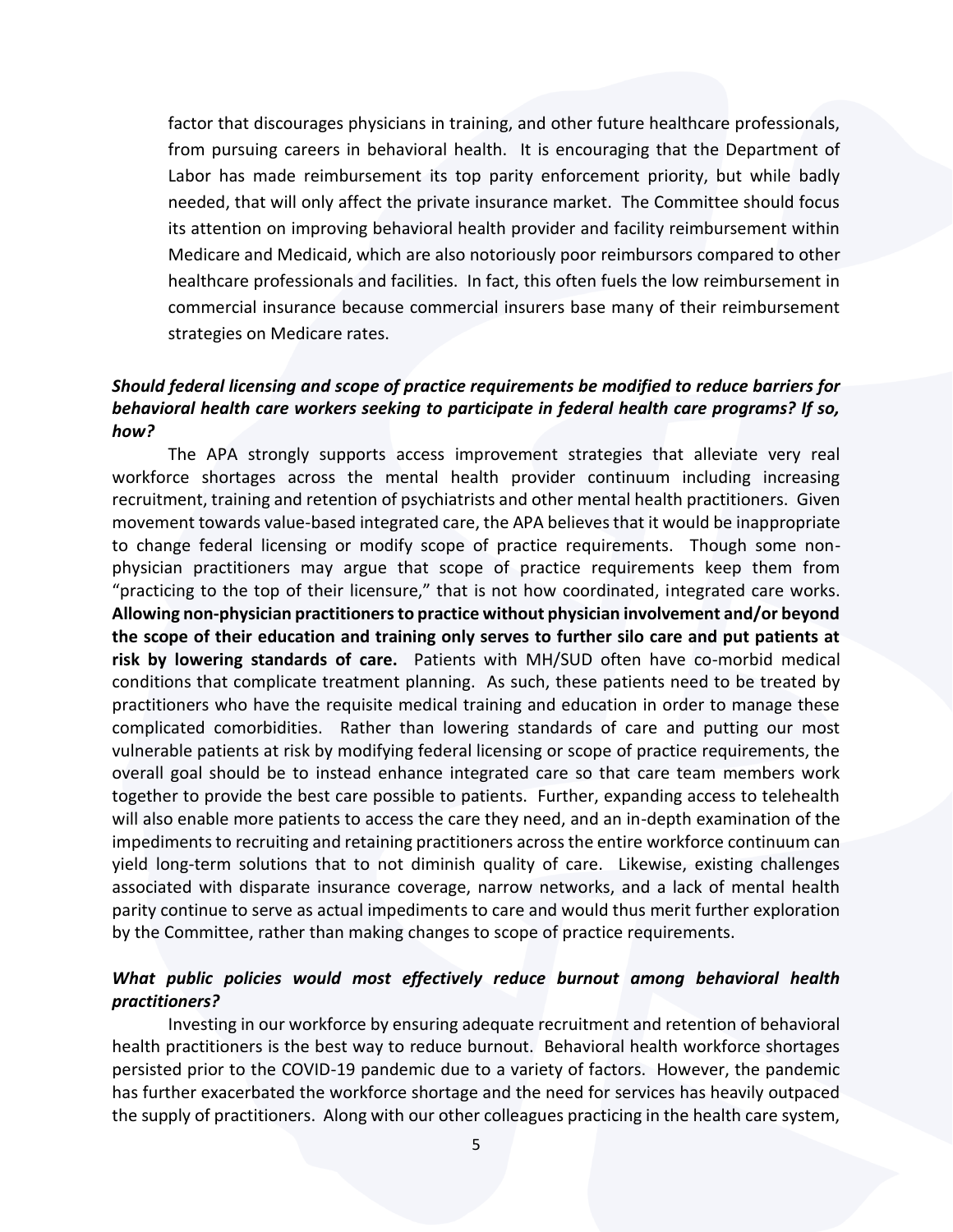behavioral health clinicians and other practitioners have been working grueling hours during the pandemic in attempts to meet the needs of patients with mental health and substance use disorders. Congress should further invest in recruiting and training new mental health practitioners across the care continuum in the long term. **In the short term, investing in and encouraging integrated behavioral and primary care health practices can help reduce burnout amongst behavioral health and primary care practitioners.** Increasing our workforce numbers across the continuum of care reduces the number of extra shifts current workers must take on to meet demand, and overall alleviates the strain on the health care system when demand greatly outpaces supply. Further, health care employers need to invest in more robust and supportive employee assistance programs to help their healthcare staff get the help they need when they do experience burnout or other mental health or SUD conditions without fear of job loss or career repercussions when asking for help. For this reason, the **APA supports S. 610, the** *Dr. Lorna Breen Health Care Provider Protection Act* **and applauds the Senate for passage of this legislation earlier this year.** This legislation, which provides grants to health care practitioners and systems to improve mental and behavioral health among health care workers, is a good first step in tackling the issue of health care worker burnout.

#### **Increasing Integration, Coordination, and Access to Care**

As our healthcare system moves toward value-based integrated care, the most promising near-term strategy for providing prevention, early intervention and timely treatment of mental illness and substance use disorders is the implementation of evidence-based integrated care models using a population-based approach. **The Collaborative Care Model (CoCM) is a proven, measurement-based approach to providing treatment in a primary care office that is evidenced-based and already reimbursed by Medicare**, with established CPT codes. CoCM involves a primary care physician working collaboratively with a psychiatric consultant and a care manager to manage the clinical care of behavioral health patient caseloads. This model allows patients to receive behavioral health care through their primary care doctor in the primary care setting, alleviating the need to seek behavioral health services elsewhere, unless the behavioral health needs are more serious. **Unlike other models of integrated behavioral health care, CoCM is supported by over 90 randomized control studies which indicate that implementing the model improves access to care and has been shown to reduce depression symptoms by fifty percent**. CoCM is currently being implemented in many large health care systems and practices, and is also reimbursed by several private insurers and Medicaid programs.

#### *What are the best practices for integrating behavioral health with primary care? What federal payment policies would best support care integration?*

As detailed above, widespread adoption of the CoCM by primary care practices across the country would best put into action the most highly evidence-backed, measurement-based, and best practice model of integrated primary and behavioral health care delivery. However, one of the most significant impediments to adoption of CoCM is the start-up cost for primary care practices. As such, **APA encourages Congress to pass H.R. 5218, the** *Collaborate in an Orderly and Cohesive Manner (CoCM) Act***, which would assist primary care practices in setting up CoCM arrangements by providing grants to implement CoCM and establishing CoCM technical assistance centers to ensure that practices are correctly implementing the model**. Further, the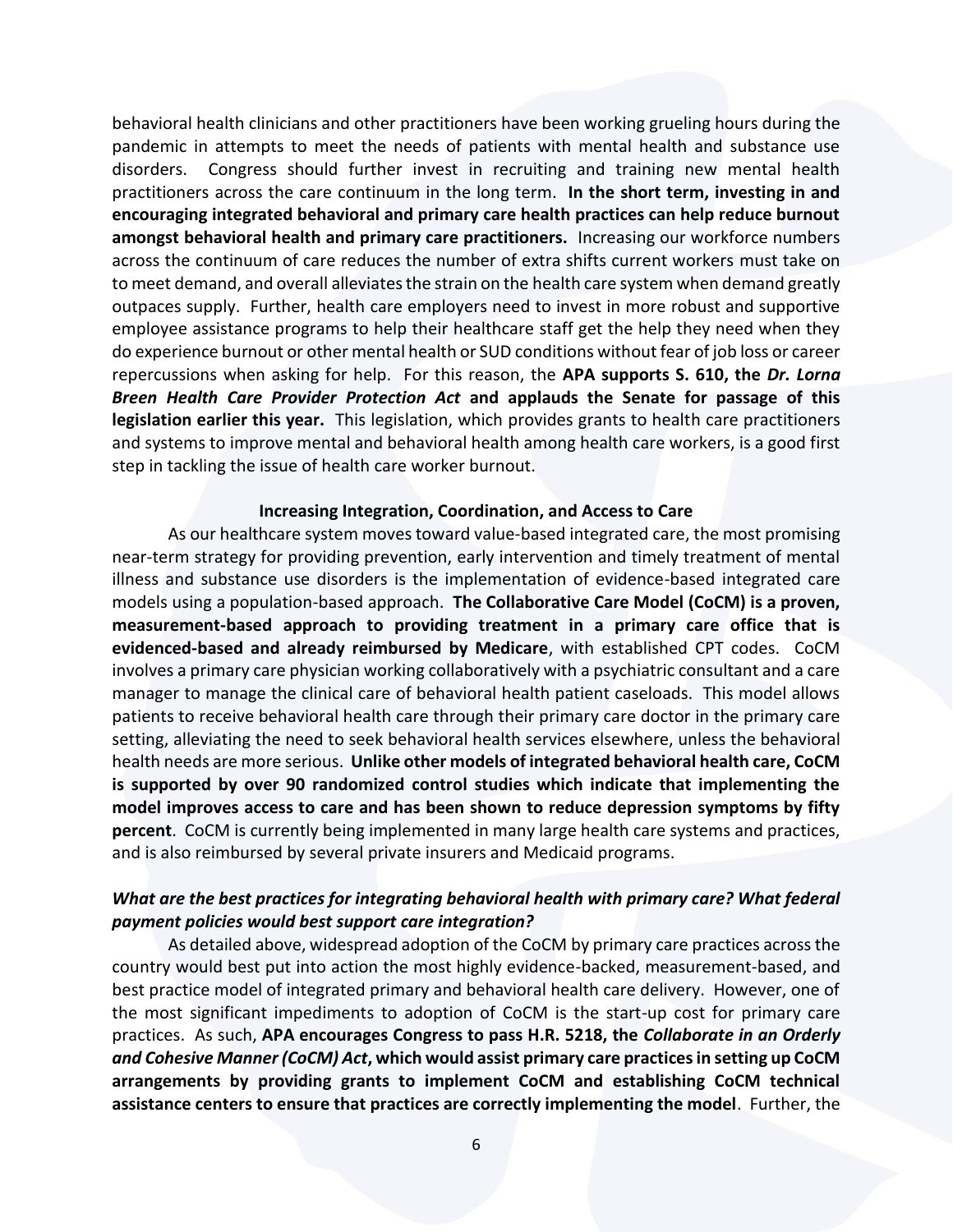legislation also includes funding for more research studies into other promising behavioral and primary care integration models. Congress should promote proven, evidence-based models of care that have demonstrated improved patient outcomes. For example, other models like the Primary Care Behavioral Health model, include varied approaches that are not measurement– based or population-based, and as a result, continue to provide one-to-one care which does not address the access issue. **An intentional effort to produce evidence to support additional integrated care models would benefit patients, clinicians and health systems.** However, to date, no other model has demonstrated improved patient outcomes like the CoCM.

In addition to supporting implementation of the CoCM, **elimination of the patient cost-sharing requirement under Medicare would remove an additional barrier to care for Medicare beneficiaries.** Practices that have implemented CoCM have seen attrition related to cost-sharing requirements, despite patients reporting positive benefits. Concerns have also been expressed that this may lead patients to underreport mental health or substance use disorder concerns. Removal of any cost-sharing requirement for CoCM would encourage patients to engage and remain within CoCM care.

Consideration should also be given for **funding streams to implement Measurement-Based Care (MBC) techniques in both primary and specialty care.** MBC is a set of standard processes that use patient self-report questionnaires or standardized assessment tools to guide care. The implementation and use of MBC processes provides significant value to both patients and clinicians, helping to enhance communication and understanding of symptoms and guiding both parties in adjusting treatment options based on their outcomes for the patient.

# *What programs, policies, data, or technology are needed to improve access to care across the continuum of behavioral health services?*

Providing psychiatric inpatient care to patients with acute psychiatric symptoms proves challenging given limited hospital beds and the unavailability of sufficient community services. Many communities across the United States lack a comprehensive continuum of care that includes treatment services shown to improve outcomes for diverse populations. As such, the APA recommends the following policy changes:

- Reduce regulatory burdens that drive up costs without commensurate benefit: Eliminate 42 CFR part 482 Subpart E COPs: e.g., Subpart E, 482.60, .61 (med record requirements: treatment plans), .62 (staff requirements).
- Develop a modified per diem rate based on actual audited costs by type of facility and geography with compensation for: complexity; severity; additional tests/ treatment clinically indicated to achieve a realistic operating margin of at least 10%.
- Increase funding for a continuum of care inclusive of community and residential options.
- Ensure that parity with general medical services is outcome-based, rather than merely equivalent "Length of Stay" based. This applies also to housing/ boarding in the emergency department.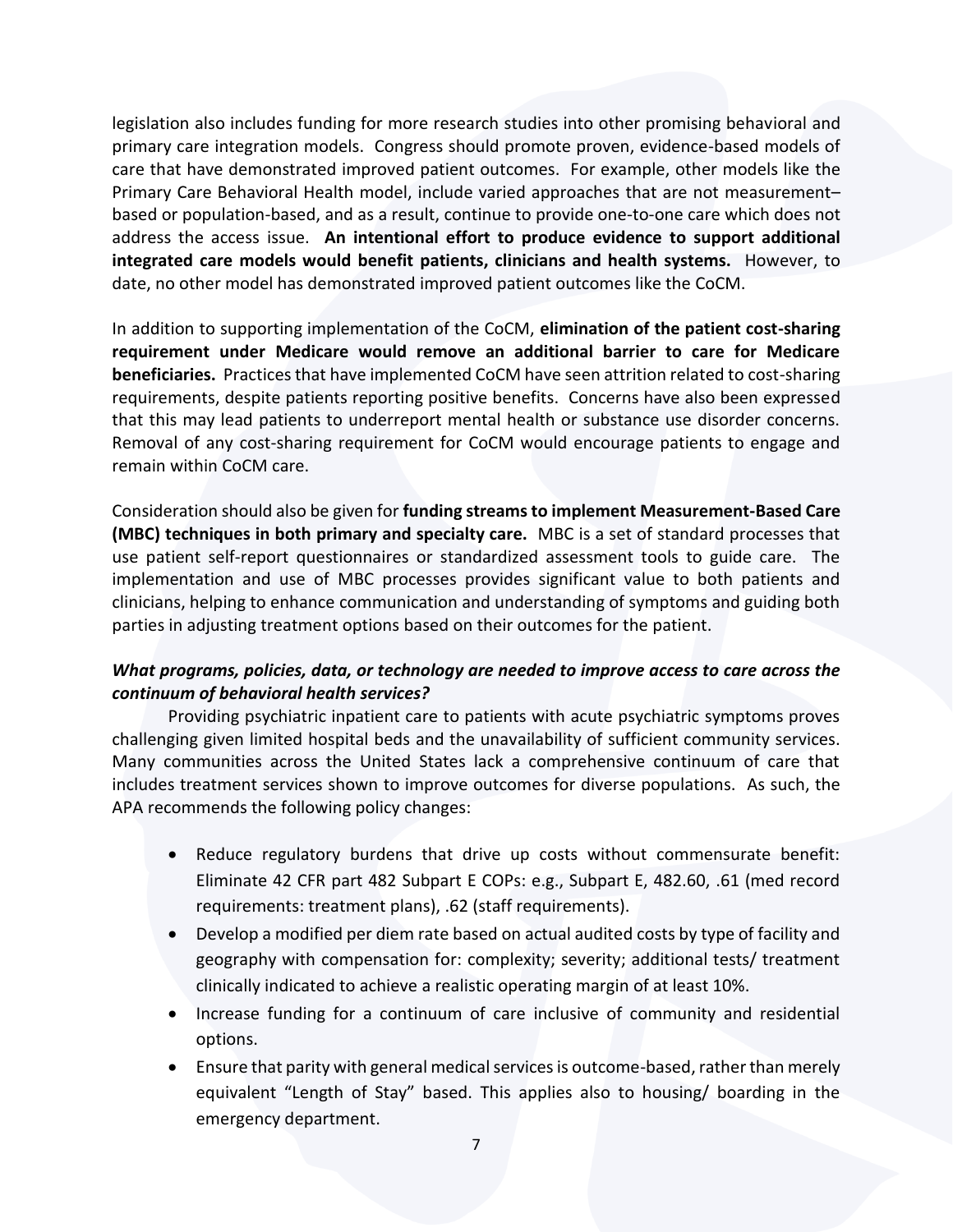- Eliminate the IMD exclusion on state, for-profit, and not-for-profit facilities while maintaining the maintenance of effort.
- Eliminate 190-day lifetime limit for psychiatric hospitals and apply the mental health parity law to Medicare (see parity section below).
- Enforce the Emergency Medical Treatment and Labor Act (EMTALA) to reduce inappropriate manipulation of the system.

Further, since the beginning of the original Meaningful Use Program to current efforts (e.g., the Office of the National Coordinator's Interoperability and Information Blocking Final Rule) to improve interoperability, there is a long history of using technology to get the right data, to the right patient, at the right time, through the right practitioner. Unfortunately, there remain several barriers to ensuring that such technological solutions are equitably deployed across the healthcare ecosystem. Many of these barriers are associated with the known "digital divide" across the United States, which can be conceptualized as the racial, socio-economic, or generational access to digital resources that increases access to care. Digital divide barriers include lack of reliable broadband internet, lack of access to updated technology, and/or the inability to use technology, among other things. The digital divide can increase healthcare disparities, with some patients being better able to use solutions like smart phones, tablets, and high-speed internet to access services like live video telehealth encounters, patient portals, online pharmacies, and more. **Future legislative efforts should be mindful of the growing digital divide and allocate resources that can address some of these issues.**

### *What programs, policies, data, or technology are needed to improve patient transitions between levels of care and providers?*

Some current and emerging policies support improving patient transitions between levels of care and providers. For example, within the Promoting Interoperability Performance Measure of Medicare's Merit-Based Payment Incentive System (MIPS), Eligible Hospitals (EHs) and Critical Access Hospitals (CAHs) are required to report on the "Support Electronic Referral Loops by Sending Health Information" measure. This requirement supports creating a summary of care record using ONC-certified electronic record technology and then electronically exchanges this record.

Other policies, in line with the *21st Century Cures Act,* also support transitions of care. Notably, these include the Admission, Discharge, and Transfer Patient Event Notification Conditions of Participation (CoP) for Medicare; the Patient Access API within Medicare and the "Open API" plan by the ONC, all of which will empower patients to take their health records with them from practitioner-to-practitioner.

**However, one solution that could greatly improve transitions of care would be the implementation of a Unique Patient Identifier (UPI) across all of healthcare.** Presently, EHR systems and Health Information Exchanges use an assortment of patient data to identify patients as they travel within the healthcare system. These data include demographics, social security numbers, former addresses, birth dates, and more. Unfortunately, because each system is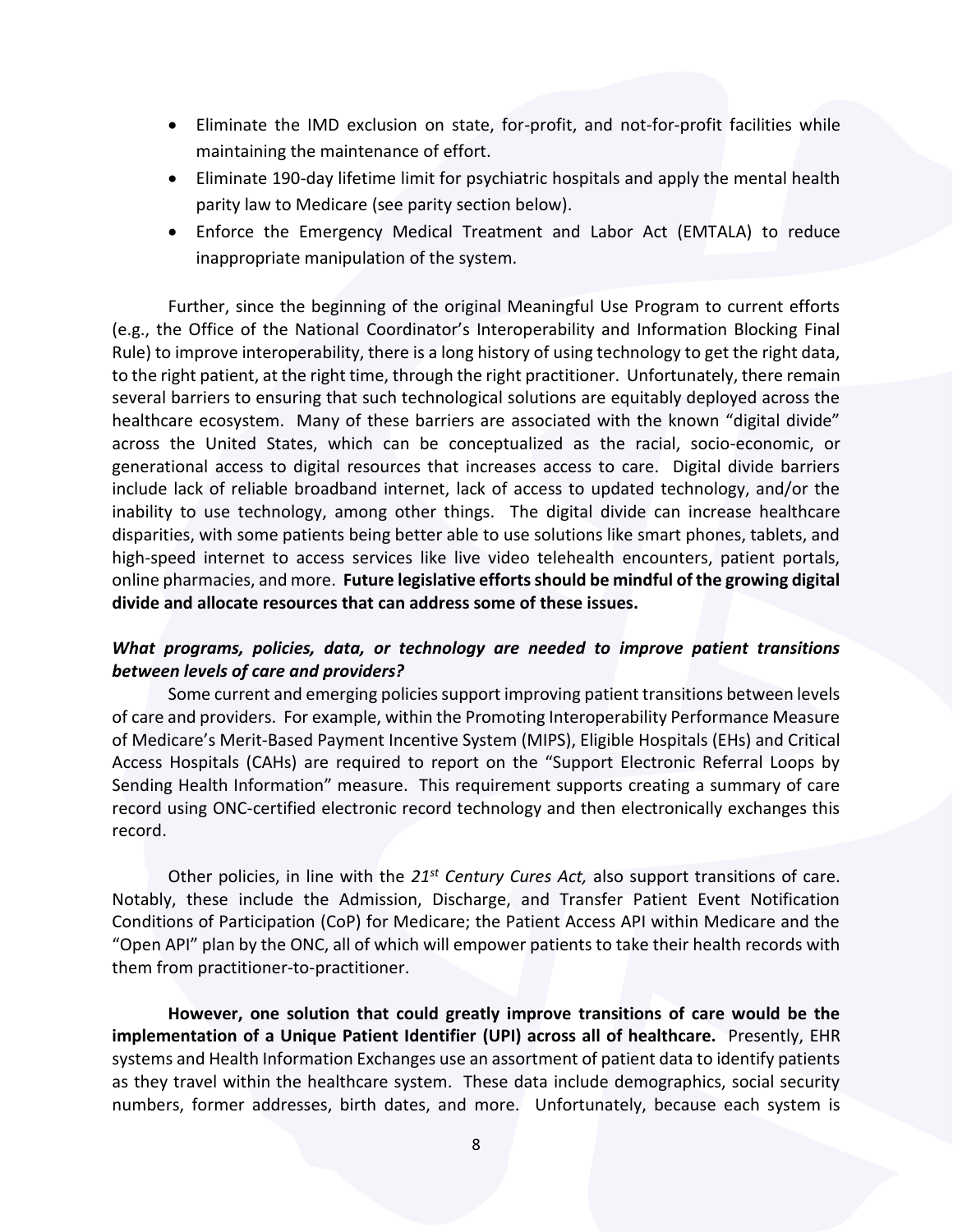unique, these multiple layers and types of data may misidentify patients, resulting in a lack of transition of care, or even patients and providers having to complete the same intake paperwork over and over. Related, in 2019, the Government Accountability Office submitted a report to Congress entitled "*Approaches and Challenges to Electronically Matching Patient Records*." APA urges Congress to revisit this report and work with the Office of the National Coordinator for Health Information Technology to develop a plan to adopt a UPI for patients within the U.S. healthcare system.

## *What policies could improve and ensure equitable access to and quality of care for minority populations and geographically underserved communities?*

As noted above, supporting the implementation of the Collaborative Care Model (CoCM) increases equitable access to care by providing quality behavioral health care in the primary care setting. Enabling patients to receive MH/SUD care in the primary care setting reduces the stigma many minority populations experience when seeking behavioral health care. In addition, CoCM also builds on the patient-physician trust relationship, allowing patients to work with their trusted primary care provider to receive sometimes difficult-to-access or stigmatized MH/SUD services. Further, in allowing patients to receive this care in the primary care setting, the **CoCM also reduces the requirement that patients travel long distances to receive MH/SUD care. CoCM has also been shown to be particularly successful when implemented in minority communities.** In 2001, one study examined racial differences in response rates to an intervention involving CoCM and usual care among 360 veterans treated for depression at Department of Veterans Affairs community-based primary care clinics. The study showed that racial disparities in depression care may be ameliorated through collaborative care programs.

**In addition to CoCM, continued coverage of care through a variety of modalities (inperson, telehealth, audio-only) is also critical to ensuring all persons can access behavioral health care regardless of their circumstance**. Some research suggests that limiting access to audio-only care may increase disparities among certain populations. For example, a survey conducted by The California Healthcare Foundations<sup>1</sup> revealed that more than a third of respondents (38%) had received a phone visit, and 72% said they were just as, or more, satisfied with their phone visit compared to their last in-person visit. The study also found that high utilization of, and satisfaction with phone visits specifically among those with low incomes and among people of color, who already face significant barriers to traditional and telehealth care, was positive. Flexibility in the modality of care, coupled with improvements in such things as access to broadband, transportation, and childcare, reduce barriers to care and have the potential to positively impact care. Maintaining current telehealth flexibilities allowed under the COVID-19 Public Health Emergency, along with directing funding to study and better understand

<sup>&</sup>lt;sup>1</sup> "The Doctor Will Call Me Maybe: The Uncertain Future Of Audio-Only Visits And Why We Need Them To Address Disparities, " Health Affairs Blog, March 3, 2021.DOI: 10.1377/hblog20210225.26462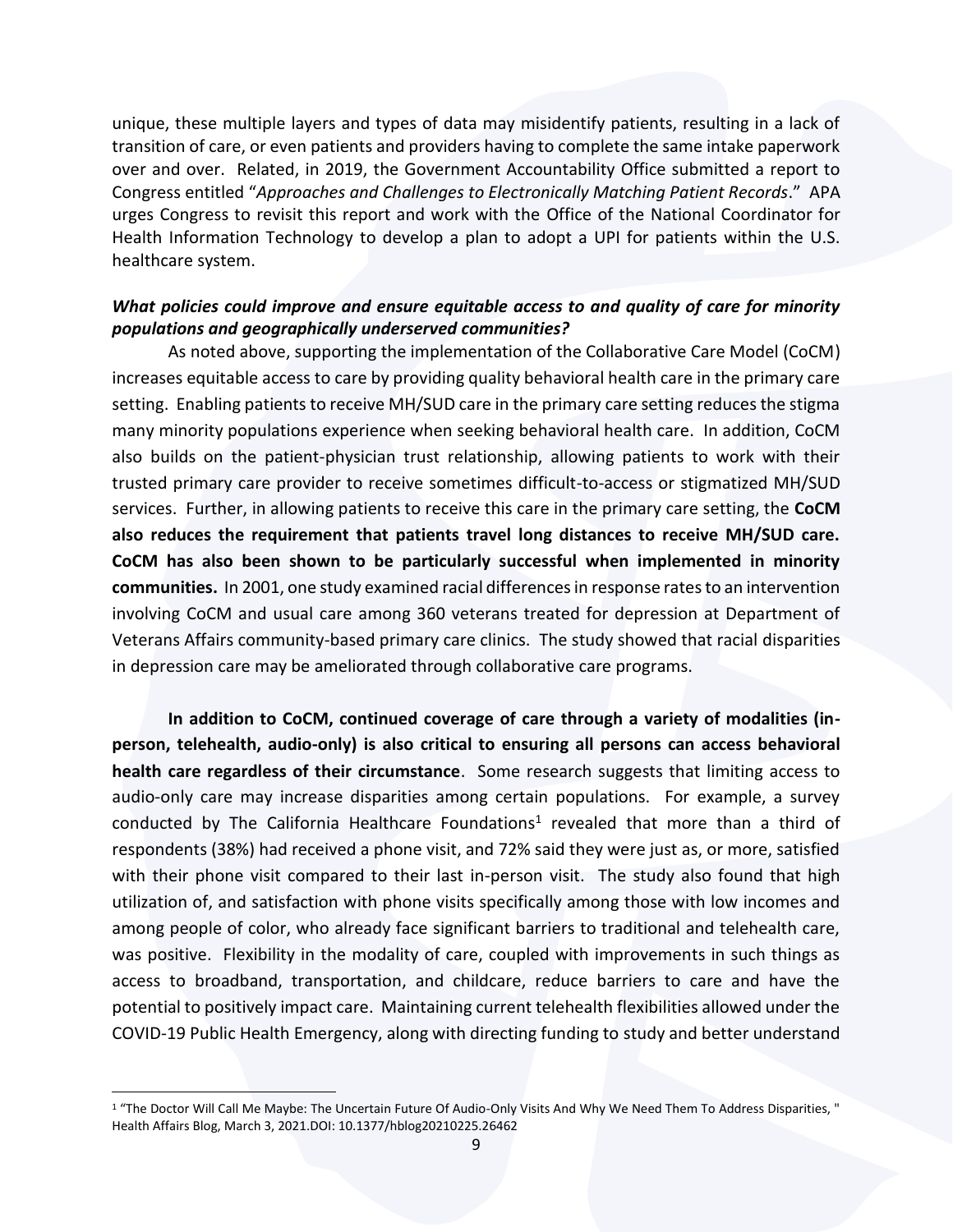the impact these modality changes have had on quality care, including in minority populations and underserved communities, is critical.

In addition, **policies supporting the implementation of Measurement-Based Care (MBC) in specialty care have been shown to improve patient outcomes and reduce disparities in care.** The routine use of validated rating scales enables psychiatrists and other clinicians to track patient progress and reduces the potential for clinical inertia that can occur and delay improvement. **Consideration should be given to creating funding streams to implement MBC techniques within mental health and substance use disorder treatment settings.** Implementation requires workflow and staffing changes, so ongoing funding for costs not currently covered by existing payment mechanisms would be important, as well as technical assistance to facilitate adoption. Adoption of quality measures supporting MBC would encourage clinicians to routinely use this in daily practice.

### *How can crisis intervention models, like CAHOOTS, help connect people to a more coordinated and accessible system of care as well as wraparound services?*

Evidence supporting the Crisis Now model shows that the three elements of a strong crisis response system are (1) crisis call centers, (2) mobile crisis response, and (3) medically staffed crisis stabilization units. Evidence also points to 24/7 coordination between these three elements as being vital to facilitating access to appropriate care during a crisis and improves outcomes through better opportunities for follow-up. As Congress does the important work of funding 988, crisis call centers and mobile crisis response, it is **essential to also provide sustainable resources for crisis receiving and stabilization facilities** that provide short-term (under 24 hours) observation and crisis stabilization services to all referrals in a home-like, non-hospital environment. **Such facilities should be reimbursed by Medicaid and private insurance.**  CAHOOTS and other models depend on the presence and 24-7 availability of such facilities, including their willingness and ability to take all patients. There should also be options available for patients who would benefit from short-term residential care. Resources, including outreach supports, should be available to ensure services are culturally competent and linguistically appropriate with support to help individuals and family members navigate accessing crisis services, especially for populations that may be underserved by our current mental health system due to lack of coverage, stigma, or difficulties navigating the system.

Crisis services models like CAHOOTS connect people to more coordinated and accessible care when they exist in tandem with all three Crisis Now elements. They do so in part by diverting patients to appropriate care and avoiding criminalizing those experiencing a mental health crisis, as well as by avoiding costly emergency department (ED) boarding. The most frequently cited **cause of ED boarding is the shortage of inpatient psychiatric beds. In addition, insufficient funding for lower levels of care, from community clinics to intensive outpatient programs, community crisis stabilization units, and respite services fuels the crisis and leads patients to seek care in emergency settings.** Average boarding times for psychiatric patients in EDs range from 6.8 hours to 34 hours, are very costly, and subject patients to a frequently chaotic environment that is far from ideal in addressing their care-related needs. A 2008 survey of 1,400 ED directors conducted by the American College of Emergency Physicians found that 79% of the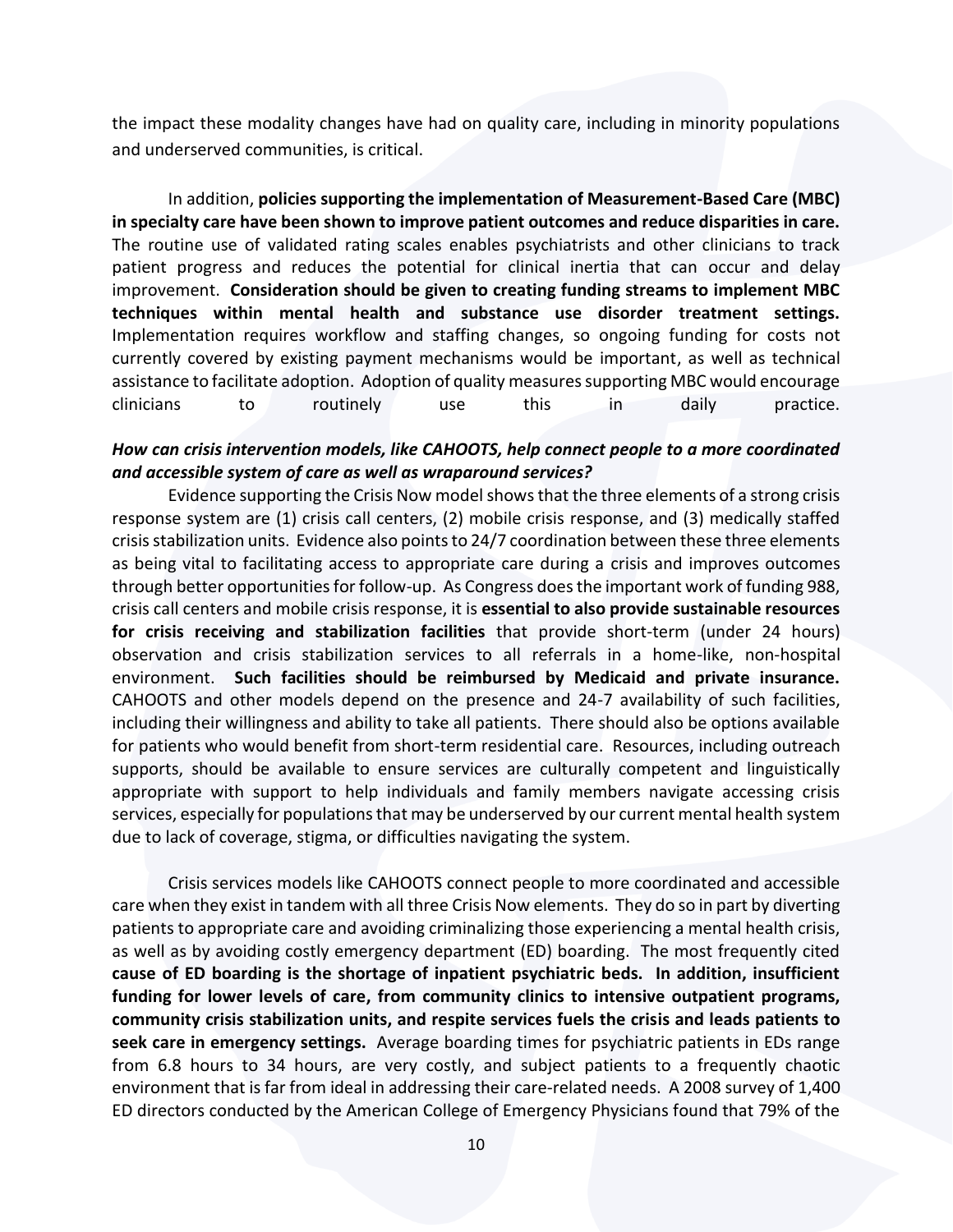328 respondents reported having psychiatric patients boarding in their EDs; 55% of ED directors reported psychiatric boarders on a daily or at least multiple days per week basis; and 62% reported that there were no psychiatric services involved with the patient's care while they are being boarded prior to their admission or transfer. By supporting each element as part of the full continuum of crisis care, Congress can reduce ED boarding and facilitate higher quality care with better outcomes.

#### *How can providers and health plans help connect people to key non-clinical services and supports that maintain or enhance behavioral health?*

Health plans and practitioners should coordinate to ensure that patients receive appropriate information about non-clinical behavioral health services and supports available in their communities. Coordination and patient education on non-clinical services can include providing information to patients during appointments, at clinics, online, through community engagement, through public health workers, at schools and places of worship. The role of psychosocial stressors across the patient life cycle as both risk factors and modifiers of the course of mental illness has been well described. For example, adverse childhood experiences are strongly linked with adolescent depression (Felitti et al., 1998) and a variety of negative physical and mental health outcomes much later in life (Catalano et al., 2011). Therefore, it is **critical to fund and develop policies and programs that connect patients to non-clinical services, starting in infancy and supporting healthy attachment.** Deliberately focusing on wraparound services and addressing social determinants of health will enhance access to non-clinical behavioral health services and community supports such as transportation, housing and peer groups services.

#### **Ensuring Parity**

The Mental Health Parity and Addiction Equity Act (MHPAEA) was signed into law on October 3, 2008. Unfortunately, MHPAEA has never been sufficiently enforced, which has allowed continuing insurance discrimination against those with mental health conditions and substance use disorders. In addition, **MHPAEA does not apply to Medicare** except for Medicare Advantage plans offered by an employer, which cover a very small proportion of Medicare enrollees. This means that millions of Americans are not afforded protection from the discrimination in coverage of MH/SUD treatment that MHPAEA prohibits. This is a critical gap not only for older Americans, but also for the more than nine million Americans under the age of 65 who are enrolled in Medicare because of disability status. Further, this population includes many individuals with serious mental illness, such as those with schizophrenia and bipolar disorder. **Additionally, the Medicare mental health and substance use disorder benefit design is narrow and excludes crucial services** such as: residential treatment; intensive outpatient treatment for substance use disorders; mental health crisis services; coordinated specialty care for first episode psychosis; assertive community treatment; nutritional counseling for eating disorders and other essential services. We ask that Congress expand the MHPAEA requirements to Medicare recipients to ensure that they receive these critical services, while also working to hold private plans, administrators, and issuers accountable to the law.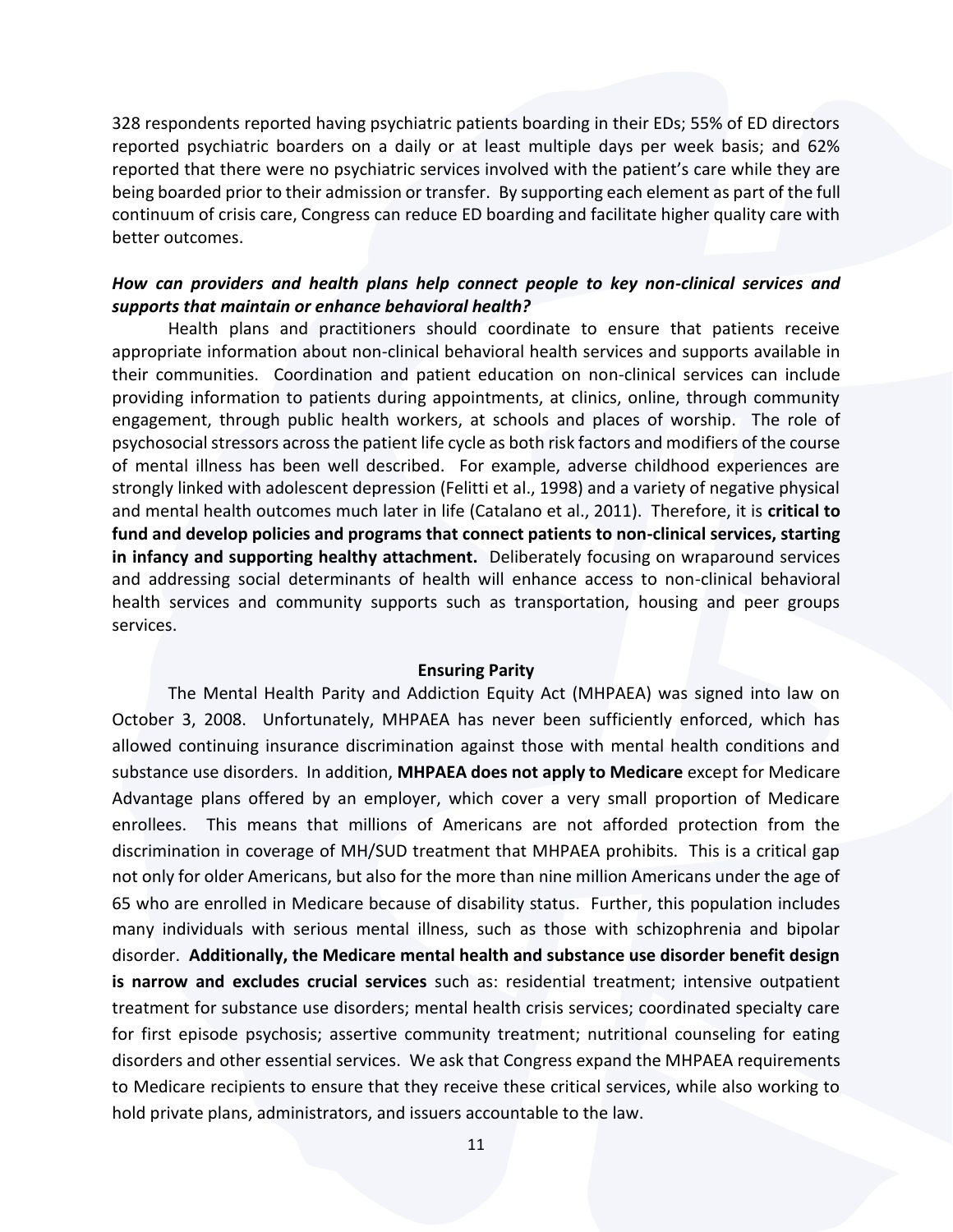## *How can Congress improve oversight and enforcement of mental health parity laws that apply to private plans offering coverage under the federal health programs? How can we better understand and collect data on shortfalls in compliance with parity law?*

Achieving full compliance with the federal parity law's requirements is essential given the need to access and maintain coverage for MH/SUD services, especially with how COVID-19 has exacerbated the previously existing mental health and substance use crises. Enacting legislation that gives the Department of Labor the ability to levy civil monetary penalties on plan issuers, sponsors and third-party administrators will encourage compliance with Mental Health Parity laws. **The** *Parity Enforcement Act* **[\(H.R. 1364\)](https://www.congress.gov/bill/117th-congress/house-bill/1364?q=%7B%22search%22%3A%5B%22Hr1364%22%2C%22Hr1364%22%5D%7D&s=2&r=1) would give the Department of Labor the authority for plan sponsors and issuers, and could be further improved by expanding its applicability to third-party administrators to also hold them accountable**, seeing as though third party administrators often have complete control over employer-sponsored plans. This was proposed by the House Committee on Education and Labor in its recent 2021 Budget Reconciliation proposal.

In addition to expanding the application of existing federal parity law, **providing grants to states to enforce parity for the plans they regulate would also improve compliance and enforcement.** For example, *The Parity Implementation Assistance Act* [\(H.R. 3753](https://www.congress.gov/bill/117th-congress/house-bill/3753/text?r=1&s=1)[/S. 1962\)](https://www.congress.gov/bill/117th-congress/senate-bill/1962) is a bipartisan proposal that authorizes grant funding to state insurance departments to use for parity implementation. Under the bill, a state must request and review the comparative analyses insurers are now required to perform thanks to the parity provisions included in last year's December 2020 *Consolidated Appropriations Act*, in order to receive a grant.

Finally, Congress can support parity compliance by ERISA plans by providing the Employee Benefits Security Administration with the funding it needs to carry out its legal enforcement obligations, as has been proposed in the House FY 2022 bills that have been released to date.

## *How can Congress ensure that plans comply with the standard set by Wit v. United Behavioral Health? Are there other payer practices that restrict access to care, and how can Congress address them?*

Congress should look to states that have already taken legislative action to ensure that plans under their jurisdiction meet the standards set by *Wit***. Most recently, the Oregon Legislature passed HB 3046, which requires insurers that sell health insurance policies in Oregon to adhere to the standards of** *Wit* **when making care determinations for behavioral health. Congress could do the same** thing for ERISA plans as well as for Medicare and Medicaid. While states such as Oregon, California, and Illinois have codified the Wit standards, the majority of Americans are covered by plans that operate beyond state jurisdiction. Only an act of Congress can ensure that all Americans have the standard of care as set by *Wit*.

## *Are there structural barriers, such as the size of the provider network, travel time to a provider, and time to an appointment, that impede access to the behavioral health care system?*

Behavioral health provider networks are notoriously poor in terms of adequacy. This is a major reason why the [Milliman report](https://www.milliman.com/-/media/milliman/importedfiles/ektron/addictionandmentalhealthvsphysicalhealthwideningdisparitiesinnetworkuseandproviderreimbursement.ashx) from 2019 found that patients seeking behavioral health care were five times more likely to do so on an out-of-network basis than patients seeking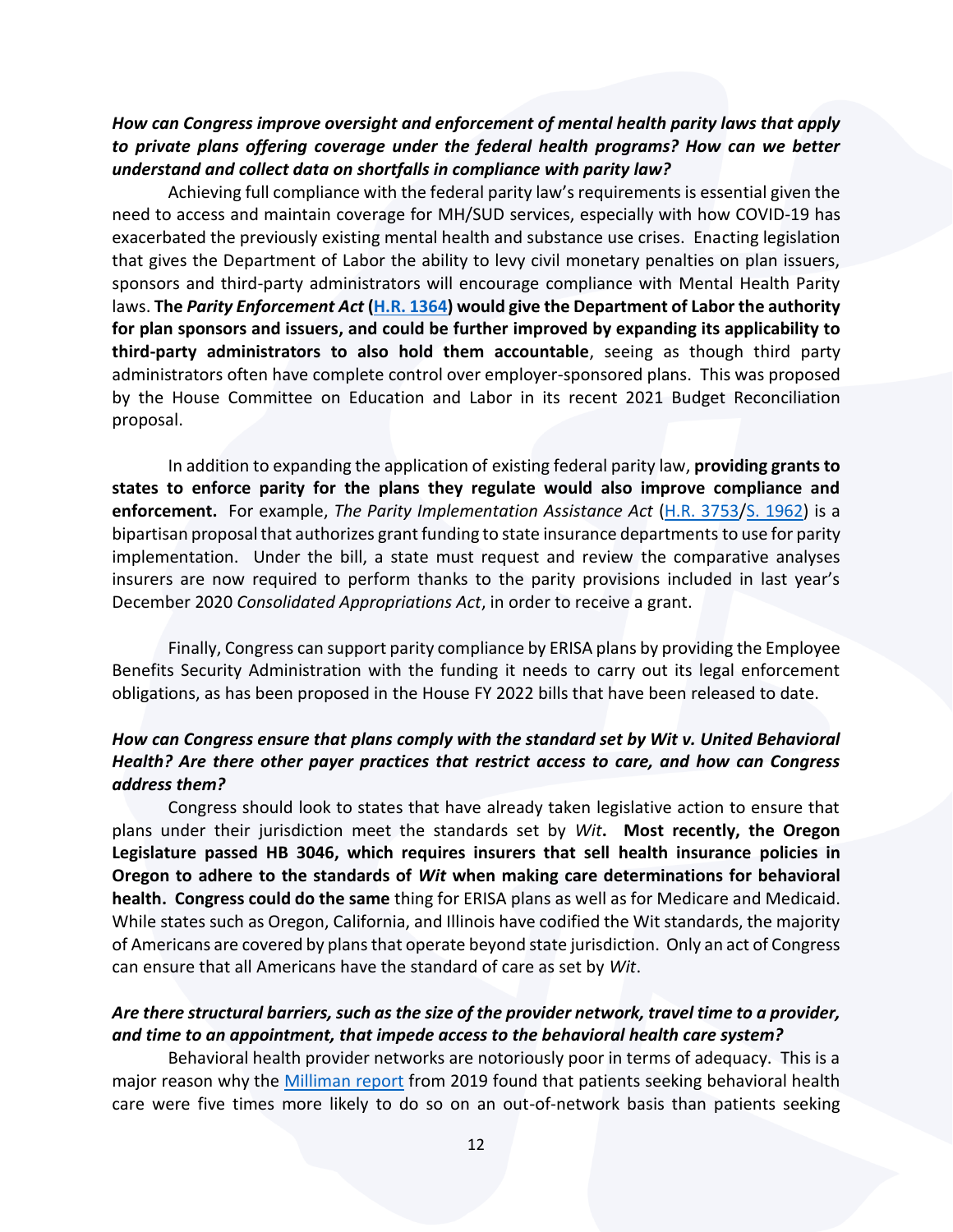medical/surgical care. MHPAEA requires that insurers respond to shortages in their behavioral health provider networks in a way that is comparable to what they do for shortages in their medical/surgical provider networks. When there are shortages of providers in their medical/surgical networks, insurers will quickly increase reimbursement rates and relax network admission standards to ensure that they have enough providers to meet demand. By contrast, when there are shortages of behavioral health providers in an insurer's network, insurers generally do not attempt to entice more behavioral health practitioners to join. Even though demand for behavioral health services is at an all-time high in rural, urban, and suburban communities as a result of COVID-19, insurers have not reacted to this spike in demand by adding more practitioners to their networks. This is a violation of MHPAEA and it should be a focus of enforcement efforts as well as Congressional efforts to expand access to behavioral health services.

#### *To what extent do payment rates or other payment practices (e.g. timeliness of claims payment to providers) contribute to challenges in mental health care parity in practice?*

**Low reimbursement rates for the same unit of work, burdensome administrative requirements, delayed payments and post payment service reviews all contribute to clinicians' unwillingness to join health insurances panels.** 

As a result of these rates and payment practices, many people who need care are unable to find an in-network clinician and must either pay out of pocket or go without care. Additionally, a growing trend among payers of all types is post-service, pre-payment reviews under which the payer reviews care that was already delivered and withholds payment until it completes an audit. While this happens for all types of health care, it is happening with greater regularity for behavioral health care, particularly for inpatient care. Even when audits result in an affirmation that care was necessary, the delay from service delivery to payment can be months. Smaller behavioral health facilities often operate on very thin margins, and this delayed payment can lead to severe financial strain and even closure.

## *How could Congress improve mental health parity in Medicaid and Medicare? How would extending mental health parity principles to traditional Medicare and Medicaid fee-for-service programs impact access to care and patient health?*

**Congress could start by applying the federal parity law to Medicare Parts A through D.** Currently, the federal parity law does not apply to Medicare at all (except for the very rare examples of Medicare Advantage plans provided through an employer-sponsored plan). Under the current arrangement, Medicare beneficiaries are not protected by the vital antidiscrimination law that protects Americans with most other types of insurance coverage.

Not only isthis a major shortcoming that harms those 65 and older, but it is also a serious barrier for the nine million Americans who have Medicare coverage because of their disability status. That means that many of those with the most severe mental illnesses are not protected by the federal parity law and do not receive the mental health or substance use disorder care they need.

In addition to applying the parity law to Parts A through D, **Congress should also authorize Medicare reimbursement for specific mental health and substance use disorder benefits that are excluded today including: residential treatment; intensive outpatient treatment for substance use disorders; mental health crisis services; coordinated specialty care for first**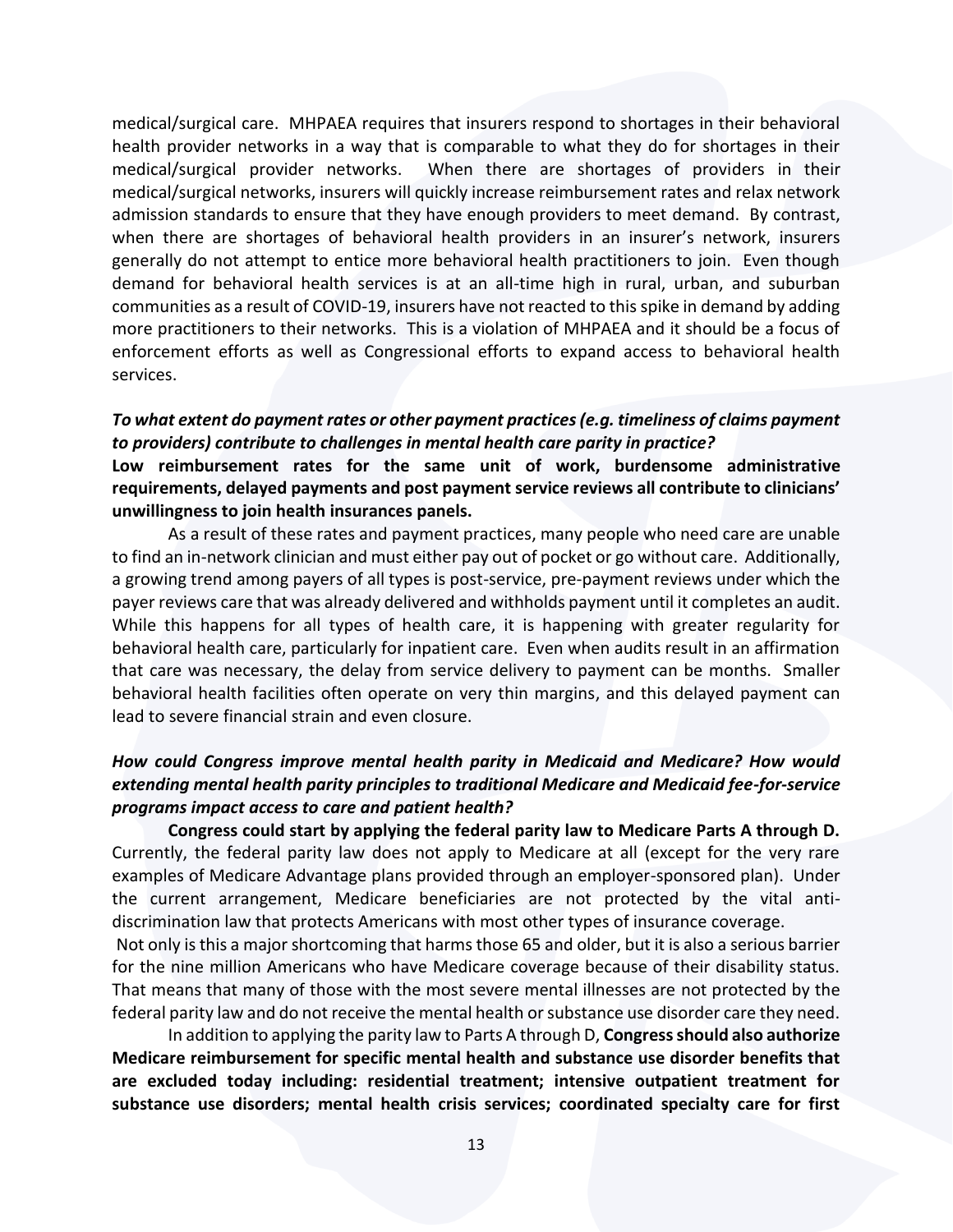#### **episode psychosis; assertive community treatment; nutritional counseling for eating disorders and other essential services.**

If an individual is enrolled in a Medicaid Managed care plan, or an alternative benefit plan (benchmark equivalent plan), the parity law covers that person. However, there is a subset of people who receive all of their Medicaid benefits through fee-for-service, and those individuals are not protected by the federal parity law. **Extending the parity law to Medicaid fee-for-service would ensure that every Medicaid beneficiary is covered by the parity law.**

#### **Expanding Telehealth**

Bipartisan agreement during 2020 allowed Congress and the previous Administration to increase access to telehealth services to treat mental illness during the COVID-19 public health emergency. Prior to COVID-19, SUD and co-occurring MH services were exempt from geographic and site of service restrictions under Medicare, but mental health treatment services alone were not. At the end of 2020, Congress took the important step of permanently waiving these restrictions for mental health. Unfortunately, it also required patients receiving care via telehealth to have an in-person evaluation with their mental health provider within the six-month period prior to their first telehealth visit and at subsequent periods as required by the Secretary. This arbitrary requirement has not been applied to those with substance use disorders or cooccurring substance use disorders and mental health conditions who see their clinicians via telehealth. **APA supports the removal of the six month in-person requirement for mental health treatment** to ensure that mental health and substance use disorder services furnished via telehealth are treated equally.

#### *How do the quality and cost-effectiveness of telehealth for behavioral health care services compare to in-person care, including with respect to care continuity?*

One way in which continued access to telehealth increases continuity of care is by decreasing patient no-show rates. Psychiatrists who responded to a survey of APA members in June 2020 indicated that, at that time, they had transitioned to exclusive use of telehealth for over 90% of their patients. The data further showed that patient no- show rates dropped significantly as telehealth became the primary way for patients to keep appointments with their psychiatrists. Allowing patients to be seen in the home via telehealth likely contributes to this trend, as 94% of respondents in a second APA survey indicated that patients were receiving telehealth in their home or another location of the patient's preference. Patient satisfaction with telepsychiatry also appeared high, with 90% of psychiatrist respondents reporting that patients who were seen for the first time via telehealth reported being somewhat or very satisfied with the care they received. **Fewer patient no-shows and increased satisfaction means that patients are better able to follow their recommended course of treatment, including psychotherapy and medication compliance, which reduces cost to the healthcare system overall.** Regardless of whether the behavioral health appointment is in person or via telehealth, in general, when patients keep their first appointment, they are more likely to keep subsequent appointments and when patients are satisfied with treatment, they are more likely to continue with their course of therapy. Research also suggests that this **results in better medication compliance, fewer visits**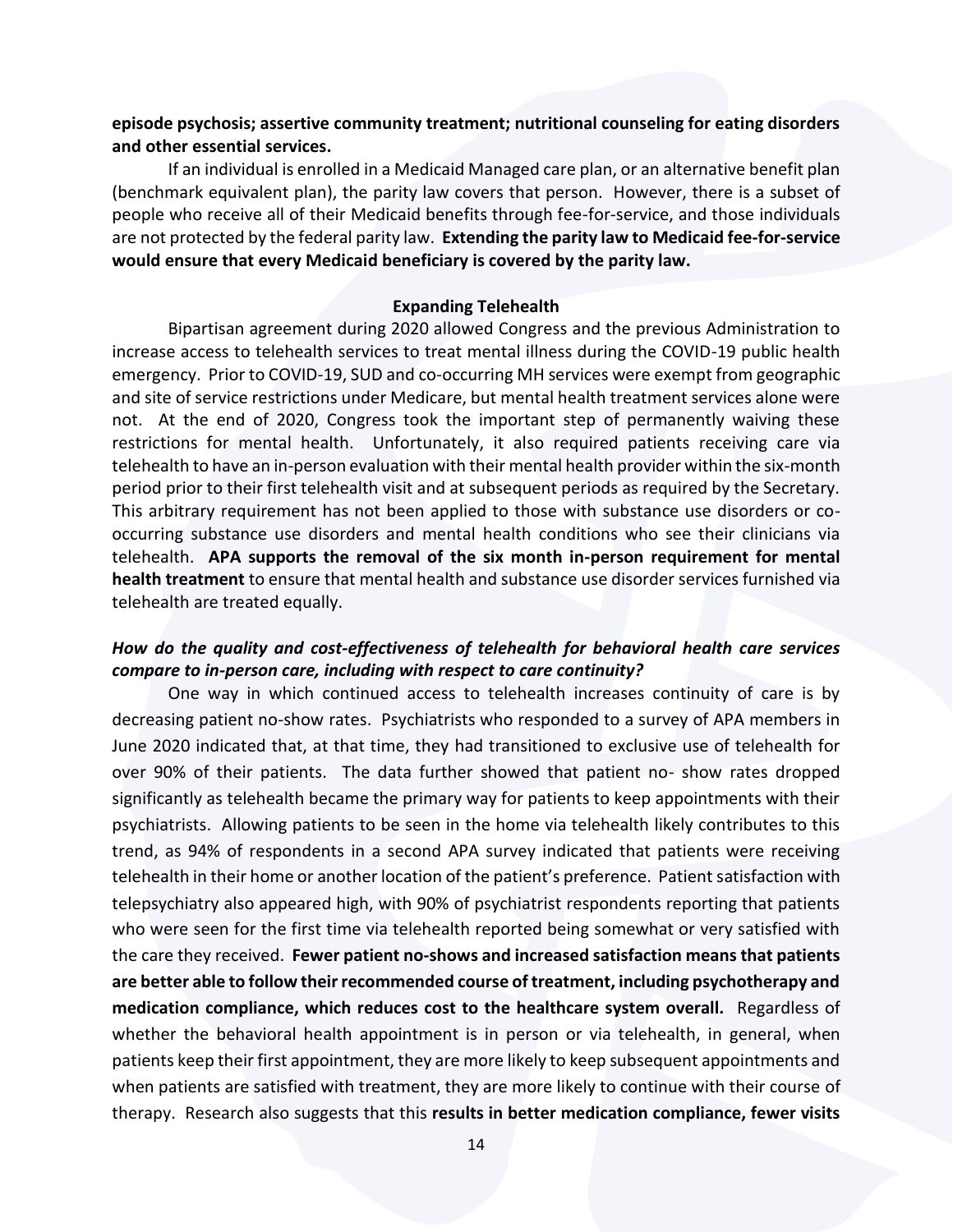**to the emergency department, fewer patient admissions to inpatient units, and fewer subsequent readmissions.**

#### *How can Congress craft policies to expand telehealth without exacerbating disparities in access to behavioral health care?*

Legislation that addresses access to **telehealth services should not require an in-person physical visit to a clinician's office in order to begin or continue being treated via telehealth**. Such a requirement is particularly **burdensome for patients who live in rural areas**, as well as for those in urban communities who lack adequate transportation options. Under the SUPPORT for Patients Act, there is currently no requirement for an in-person visit for patients with SUDs or more complex co-occurring SUD and mental health diagnoses. So, requiring the in-person appointment for patients diagnosed with a mental illness alone creates a disparity and access limitation within the healthcare system for these patients. A **determination about whether the patient could benefit from being seen in person by their psychiatrist should be at that psychiatrist's discretion, based on their clinical judgment about what is best for the patient, not dictated by an arbitrary limit on access**. Furthermore, the APA recommends funding policies and programs to address social determinants of health and health equity as it relates to telehealth, including for data collection, to better understand the impact of telehealth access on diverse communities. **APA supports H.R. 4770, the '***Evaluating Disparities and Outcomes of Telehealth (EDOT) Act***'**, which would study the impact of telehealth during the COVID-19 pandemic and authorize an analysis of utilization, access, and outcomes for race, ethnicity, geographic location, and income. Further, APA recommends that Congress examine ways to **improve reliable broadband** coverage for patients so that they can access telehealth services.

#### *How has the expanded scope of Medicare coverage of telehealth for behavioral health services during the COVID-19 pandemic impacted access to care?*

Numerous flexibilities for telehealth enacted by Health and Human Services' COVID-19 Public Health Emergency (PHE) declaration and facilitated by congressional action have increased access to psychiatric care in a variety of ways. This increases patient access to timely MH / SUD services and treatment may avoid downstream costs from hospitalization or emergency room services. The **option to treat a patient at home,** rather than being required to present at a Medicare Qualified Originating Site, **has increased access for those who may not be able to travel to an Originating Site** due to limitations imposed by their physical health, mental health diagnosis, or lack of proximity to services on-site. **The availability of audio-only services has also increased access for patients** who:

- a) lack access to video-capable technology, such as a smart phone or tablet;
- b) lack access to high-speed broadband Internet; or
- c) are unwilling or unable to use videoconferencing software due to cognitive limitations or because of how the symptoms of their mental illness manifest.

The aforementioned telehealth flexibilities allowed during the pandemic have been a lifeline for many patients needing MH/SUD services. **Telehealth has also provided clinicians with**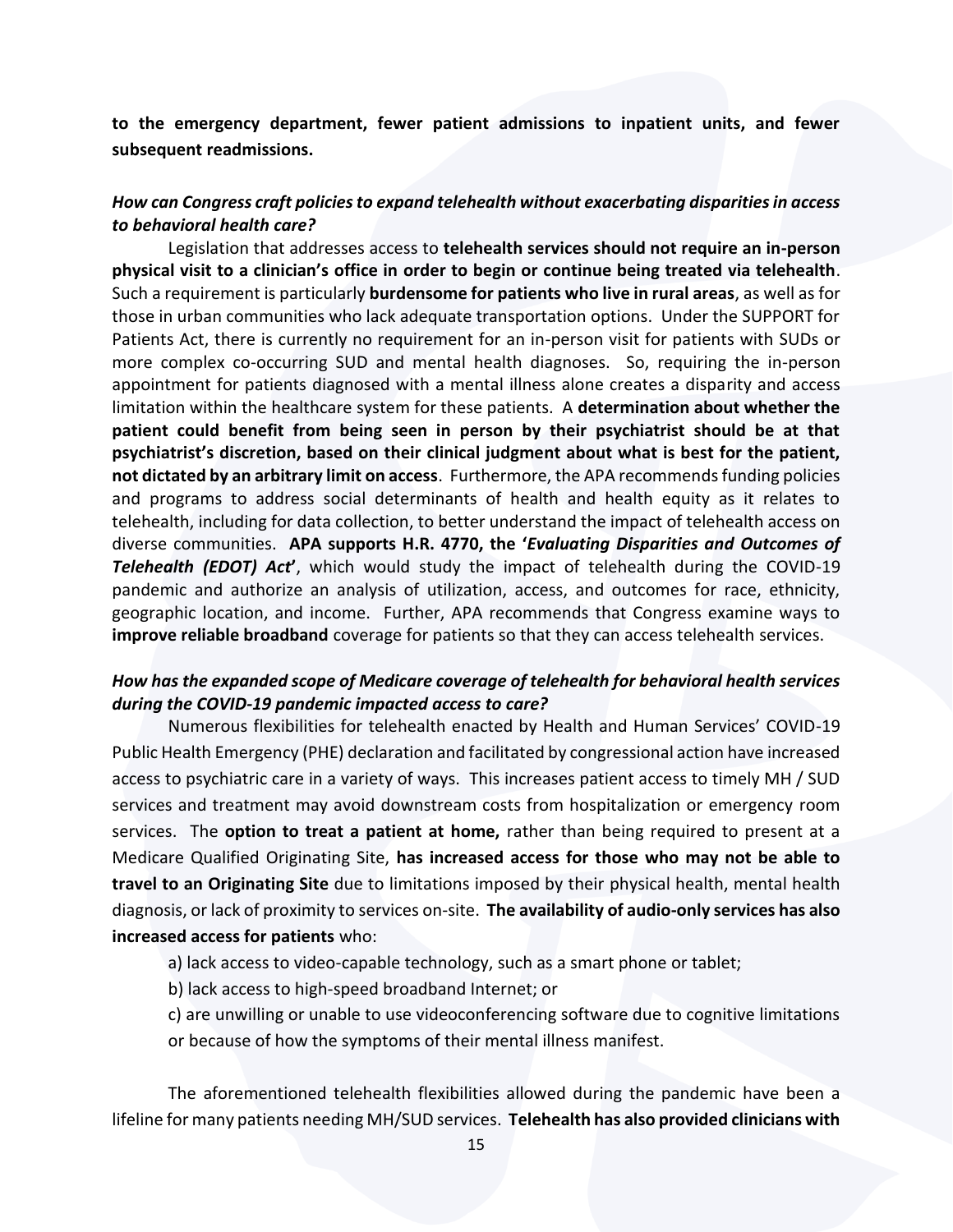**additional means to expand patient access and treatment to MH/SUD services and to reach patients from diverse communities.** We know that the need for MH/SUD services will continue after the pandemic ends, and **APA encourages Congress to retain these flexibilities in order to expand access to MH/SUD in addition to in-person evaluations and treatment.**

## *How should audio-only forms of telehealth for mental and behavioral health services be covered and paid for under Medicare, relative to audio-visual forms of telehealth for the same services?*

According to our members, the work of the psychiatrist does not necessarily change in volume or in cognitive effort between seeing a patient over video versus over the telephone for audio-only encounters. Covered services between the two modalities are of equal value and should be reimbursed at the same rate.

## *Are there specific mental health and behavioral health services for which the visual component of a telehealth visit is particularly important, and for which an audio-only visit would not be appropriate? For which specific mental and behavioral health services is there no clinically meaningful difference between audio-visual and audio-only formats of telehealth? How does the level of severity of a mental illness impact the appropriateness of a telehealth visit?*

Some diagnostic assessments would necessitate the patient appearing on video. For example, psychiatrists who want to assess certain psychomotor symptoms associated with some diagnoses or as side effects of some medications would need to see these patients over video (e.g., to view hand tremors, gait/mobility). With respect to specific mental and behavioral health services, there is currently limited evidence comparing the clinical effectiveness of video and audio-only care for services such as psychotherapy or medication management. However, APA asserts that **such decisions should be left to the clinician's discretion based on their professional training** to determine the specific therapeutic modality through which the patient should be seen at the point of service.

## *How should Medicare pay for the practice expense portion of Medicare's telehealth payment for mental and behavioral health services? Should the practice expense resources needed for telehealth forms of these services be independently measured, or should Medicare rely on the practice expense values used for in-person forms of Medicare payment for the services?*

Medicare should continue to **pay for all services at the same in-person rate regardless of the modality of care**. **Clinicians will continue to incur practice expenses regardless of the mode of care and in some cases may be incurring additional expenses** to ensure patients have access to the care through a variety of means. Patient presentation and clinical judgement drive the decision as to what modality of care is most appropriate. APA anticipates that during the post PHE, the typical clinician will provide care though a hybrid model that offers access to care through the full range of modalities including in-person, telehealth and audio-only.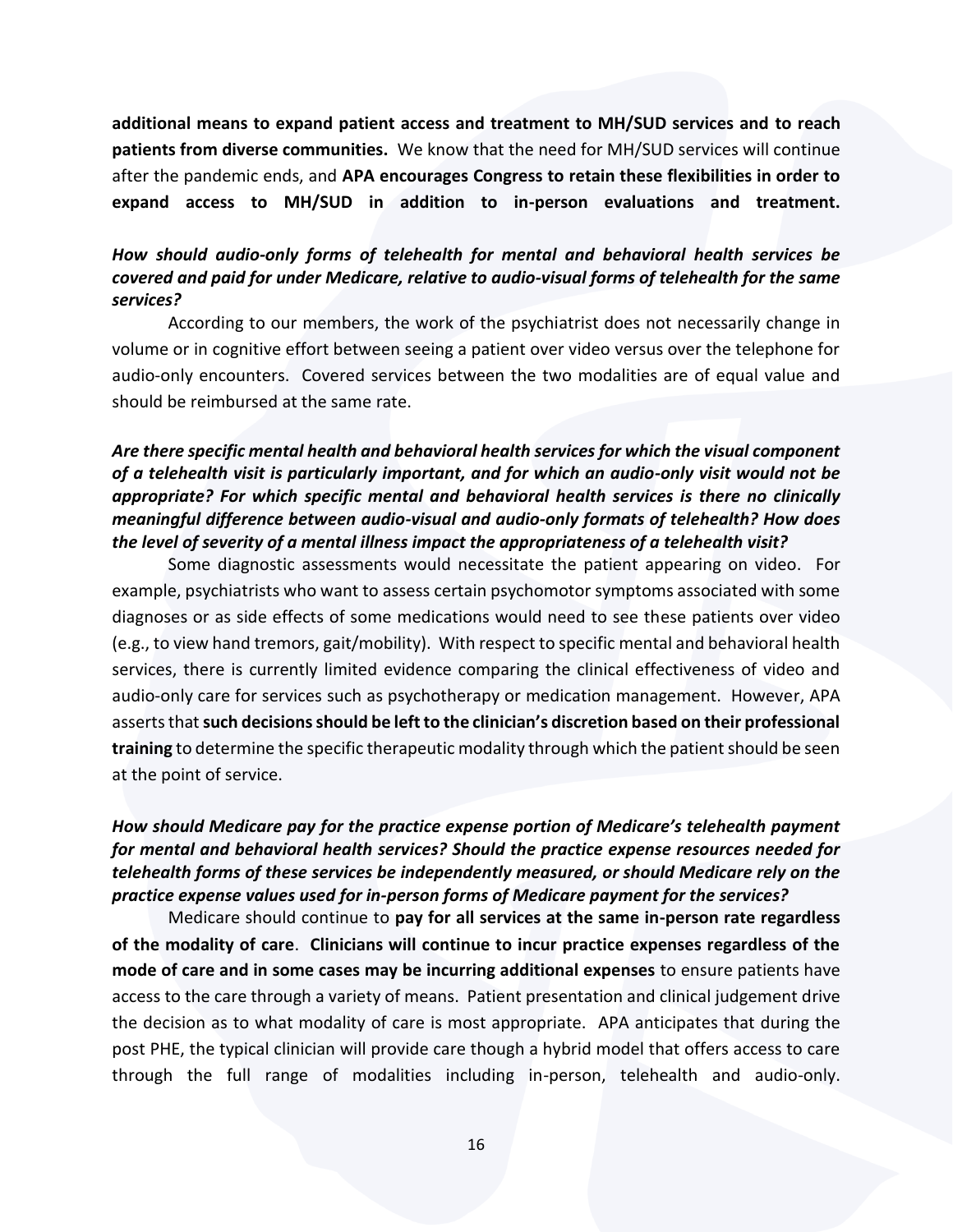*Should Congress make permanent the COVID-19 flexibilities for providing telehealth services for behavioral health care (in addition to flexibilities already provided on a permanent basis in the SUPPORT for Patients and Communities Act and the Consolidated Appropriations Act, 2021)? If so, which services, specifically? What safeguards should be included for beneficiaries and taxpayers?* 

**Congress should extend the current telehealth flexibilities for at least two years after the public health emergency** to ensure that the continuity of care for patients seeking MH/SUD services, and to further study the delivery of services via telehealth. Congress should **permanently eliminate the requirement under the Consolidated Appropriations Act (CAA) that requires an in-person visit with a provider within six months** of the first telehealth appointment, so mental illness is treated the same as SUDs and co-occurring MH disorders. As such, **APA supports enactment of the** *Telemental Healthcare Access Act,* **S.2061**, which eliminates the sixmonth in-person requirement and provides appropriate safeguards. In addition, Congress should **allow for the appropriate use of audio-only treatment via telehealth** for both MH/SUD services to ensure equitable access for those lacking broadband coverage or for those without the means to use audio-video capabilities when there is not a reasonable alternative, and the clinician believes it is medically appropriate. **APA recommends that Congress utilize similar protections and safeguards for telehealth that are currently in place for Medicare's in-person services**. For example, regular audits of CPT billing codes will reveal if Medicare providers are overbilling for telehealth services based on patient volume over various billing cycles.

#### *What legislative strategies could be used to ensure that care provided via telehealth is highquality and cost-effective?*

Research indicates that telehealth encounters result in similar patient outcomes to inperson encounters. For a review of these standards, **APA recommends examining "***Best Practices in Videoconferencing Based Telemental Health***," written by the APA and the American Telemedicine Association.** This guide emphasizes that the standard of care should remain the same between in-person and telehealth services. When these best practices are adhered to, telehealth will be high quality. As mentioned above, telehealth also remains cost effective for a variety of reasons. Deference to a clinician's medical judgment should be underscored in legislation, including determinations about when audio-only telehealth services are appropriate and when patients should see their doctor in person.

Further, APA recommends legislative support for the implementation of Measurement-Based Care (MBC), which has been shown to improve outcomes across mental and substance use disorder diagnoses when done in conjunction with mental health encounters, including those provided via telehealth. As a set of standard processes, MBC can increase patient engagement, ensure initiation of evidence-based treatments, and facilitate essential follow-up assessment and continuous care planning. For example, implementation of MBC with regular outcome assessments has been linked to improvements in service delivery and lower readmission rates (Slade et al, 2006). Moreover, routine outcome measurement that was fed back to the clinician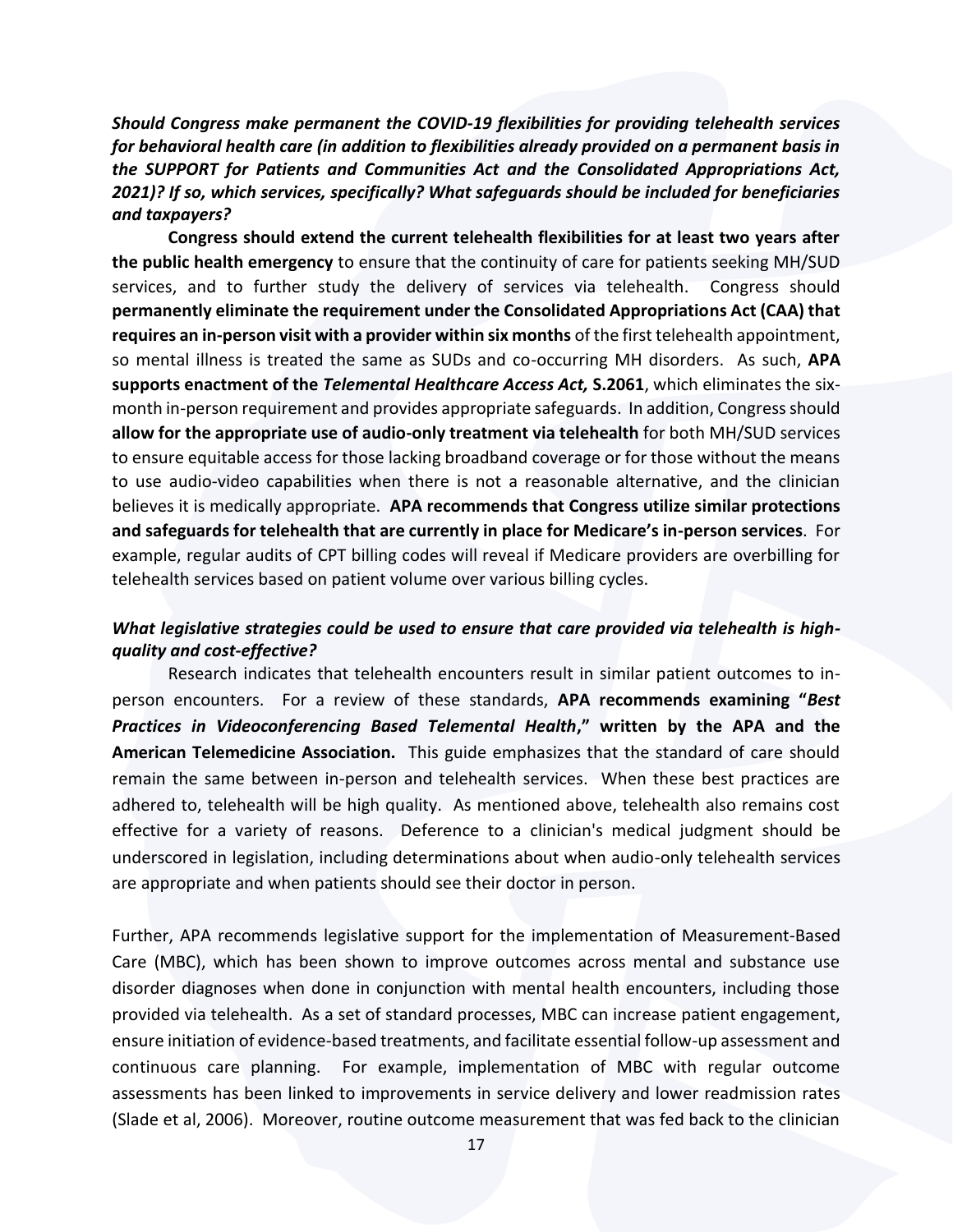and used to make joint treatment decisions with the patient led to better reported quality of life (Priebe et al., 2002). Legislation calling for funding to support training and implementation of MBC would increase adoption of this evidence-based activity.

#### *What barriers exist to accessing telehealth services, especially with respect to availability and use of technology required to provide or receive such services?*

As mentioned above, access to stable, high-speed internet is inconsistent across the country. This is a limiting factor for patients who wish to use live video telehealth services. Also as mentioned above, certain physical, cognitive, or mental health diagnoses might preclude using live video technology, which underscores the need for continued access to audio-only telehealth.

#### **Improving Access for Children and Young People**

Now more than ever, families and children, from infancy through adolescence need access to mental health screening, diagnostics, and a full array of evidence-based therapeutic services to appropriately address their mental and behavioral health needs. Mental and behavioral health concerns in children and teens have been on the rise for many years. Suicide is the second leading cause of death for youth ages 10-18 in the United States. The COVID-19 pandemic has worsened the ongoing children's mental health crisis and increased the fragility of the mental health safety net system for children and adolescents. The prevalence and severity of mental health conditions among children have sharply increased since March 2020. Risk factors associated with childhood mental health conditions have also grown precipitously, including family mental health and substance use issues, adverse childhood experiences, racial disparities, social isolation, trauma, food and housing insecurity, economic stress, and poverty. The human and economic toll of inadequately addressing childhood mental and behavioral health problems is significant. Untreated and undiagnosed mental and behavioral health disorders are associated with family dysfunction, school expulsion, poor school performance and disconnection from school, juvenile incarceration, substance use disorders, unemployment, and suicide.

## *How should shortages of providers specializing in children's behavioral health care be addressed?*

In the long term, the focus should be on recruitment, training and retention of practitioners across the behavioral health care continuum who specialize in children's care, including psychiatrists, psychologists and social workers. In the short term, we must expand the use of coordinated primary and behavioral health care delivery models like the Collaborative Care Model (CoCM). **CoCM, with modifications for child and adolescent populations, allows children and adolescents to receive behavioral health care services within the primary care setting from their regular pediatrician or family doctor**. As with adult populations, CoCM removes the necessity of following up with a separate behavioral health referral, finding a practitioner who takes new patients and finding a practitioner who accepts the child's insurance. Further, CoCM in the pediatric setting does not put the extra burden on parents and caregivers having to take additional days off work to attend both seprate primary care and psychiatric care appointments and reduces transportation barriers to finding stand-alone MH/SUD practitioners in addition to already established primary care provider relationships. Finally, improving reimbursement rates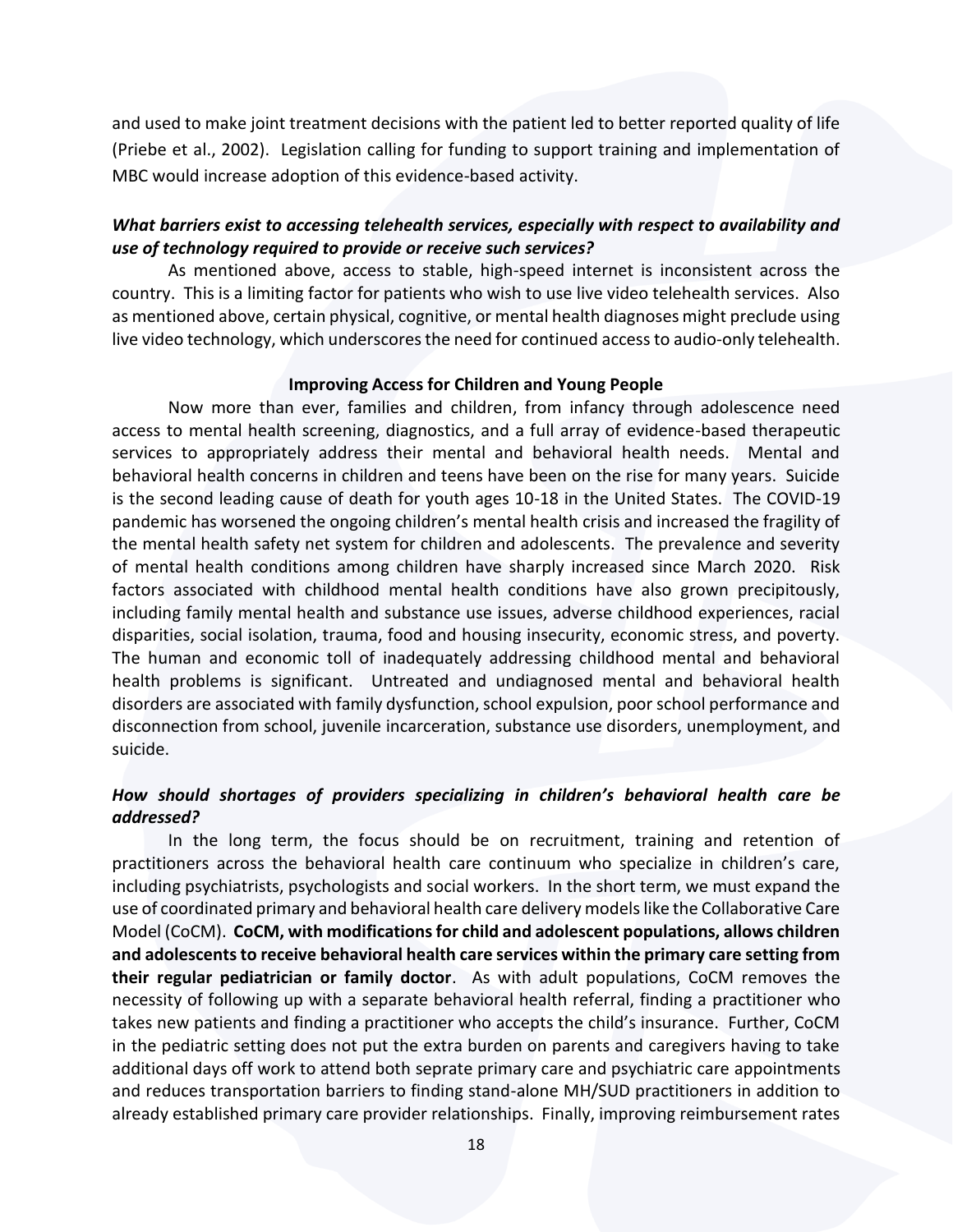for CoCM and other behavioral health services would help recruit more behavioral health practitioners, as well as retain these practitioners throughout the care continuum.

#### *How can peer support specialists, community health workers, and non-clinical professionals and paraprofessionals play a role in improving children's behavioral health?*

Children's behavioral health treatment should always be developed and overseen by a medical practitioner with a clinical background. The clinical practitioner-developed treatment plan can include working with a peer support specialist, community health worker or non-clinical professional and/or paraprofessional. Support specialists, community health workers, and nonclinical professionals and paraprofessionals can serve as vital parts of the care team ensuring that pediatric and adolescent patients adhere to their treatment plans and have the support they and their families need during MH/SUD treatment. However, given the potential side effects and interactions of psychotropic medication, it is vital that a child's behavioral healthcare treatment plan be overseen by a physician.

## *Are there different considerations for care integration for children's health needs compared to adults' health needs?*

When providing mental health care for children there should be additional considerations or adaptations to any program. Pediatric mental health conditions are frequently diagnostically ambiguous, commonly with comorbid conditions, and complicated by atypical and/or delayed development, impairment in family functioning, and/or learning issues. As a result, in the CoCM, within a pediatric practice the behavioral health care manager (BHCM) should be a fully qualified mental health clinician, skilled in a variety of evidence-based psychotherapy models, and able to work both individually with the child and with the family. The BHCM should engage with parents as full partners in the child's treatment, empower them to be agents of change for their children, and be prepared to help parents access their own mental health services when needed. The BHCM should understand and be able to interact with child-serving systems (i.e. schools, child protective services) and agencies to address social determinants of health. In addition, clinical measures should be selected that have been proven to be valid and developmentally appropriate for the specific age of the patient.

## *How can federal programs support access to behavioral health care for vulnerable youth populations, such as individuals involved in the child welfare system and the juvenile justice system?*

First and foremost, children in child welfare systems and juvenile justice systems should have access to high quality mental health and substance use disorder care. This cannot be achieved without an adequate workforce of all pediatric specialists, especially child and adolescent psychiatrists. Children in these systems have often experienced trauma, abuse, and deal with significant social issues in their families and communities. Too often children in the child welfare system are treated with multiple medications, and not psychosocial interventions. **Ensuring that these pediatric patients are being evaluated by clinicians who understand both pediatric medical needs and mental health needs is essential to appropriate diagnosis and treatment**. Providing loan repayment for individuals treating patients within these systems would enhance the workforce and improve access to quality care.